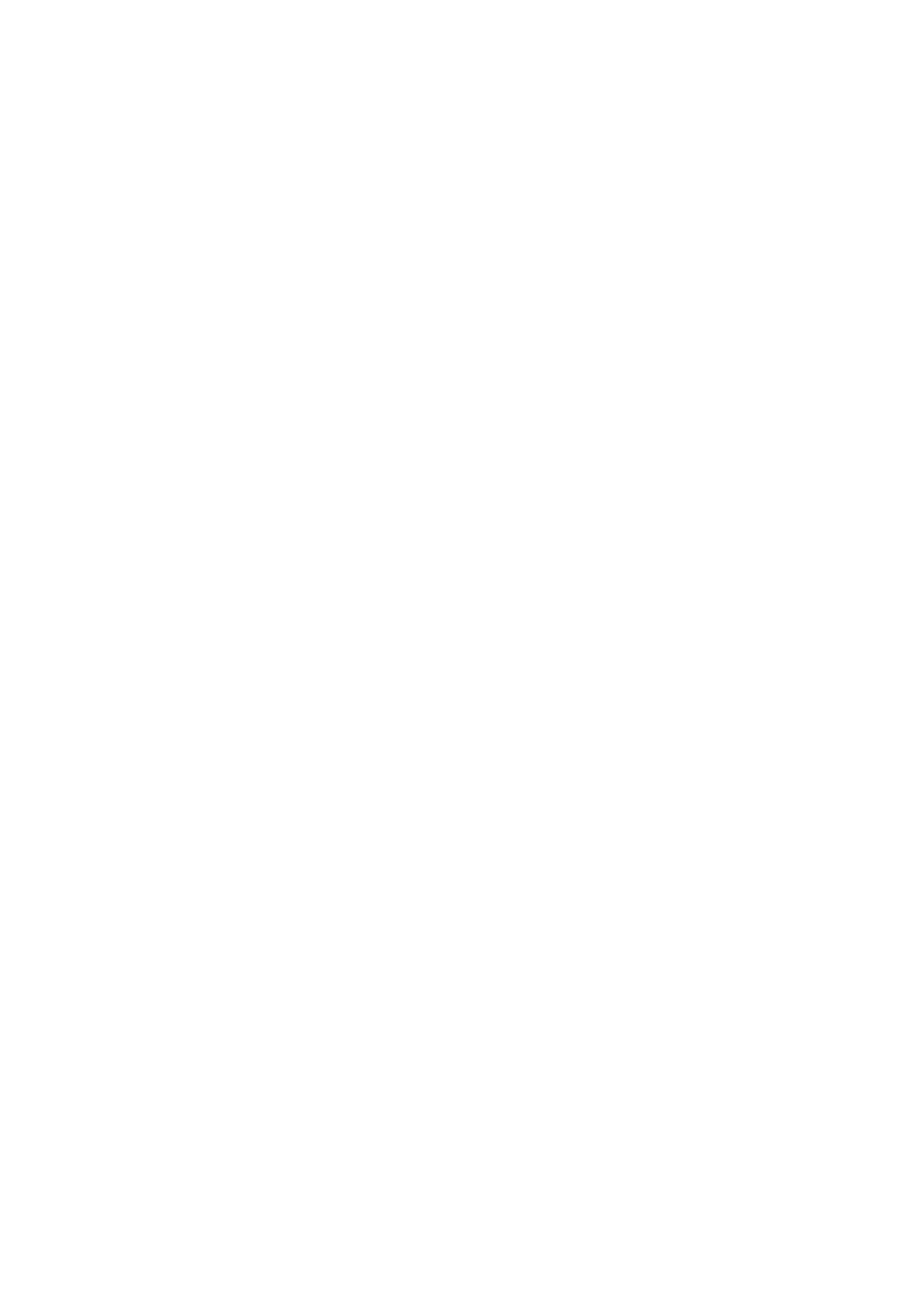## **CONTENTS**

|                                   | Page        |
|-----------------------------------|-------------|
| Chairman's statement              | $\mathbf 1$ |
| Strategic report                  | $2 - 5$     |
| Directors' report                 | $6 - 7$     |
| Independent auditor's report      | $8 - 14$    |
| Statement of comprehensive income | 15          |
| Statement of financial position   | 16          |
| Statement of changes in equity    | 17          |
| Statement of cash flows           | 18          |
| Notes to the financial statements | $19 - 31$   |
| General information               | 32          |
| Notice of Annual General Meeting  | 33          |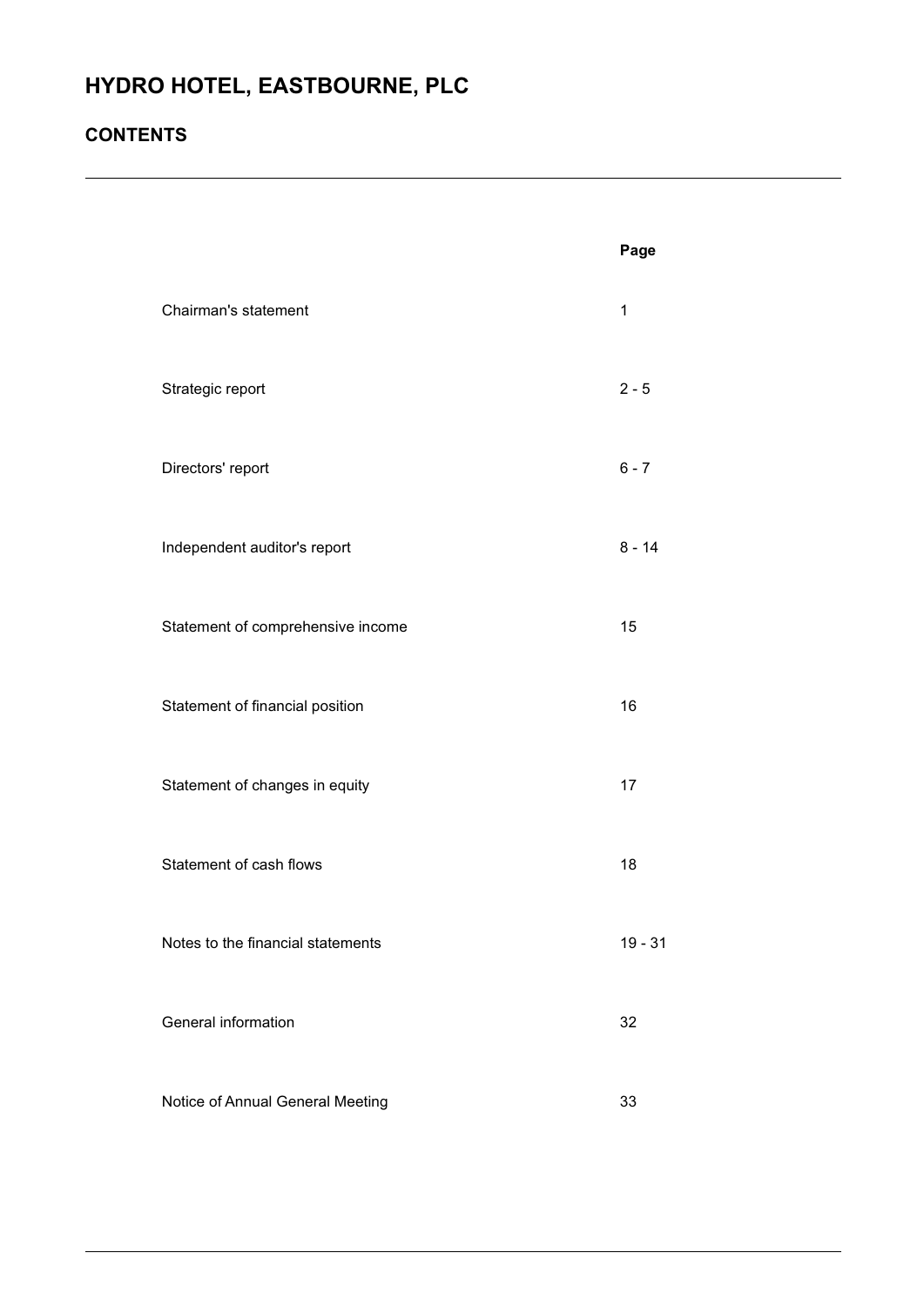### **CHAIRMAN'S STATEMENT**

### *FOR THE YEAR ENDED 31 OCTOBER 2021*

#### **Results for year ended 31 October 2021**

I report on the company's results for the year ended 31 October 2021.

It has been a difficult trading year for the company and particularly for the global hospitality industry as a result of the Coronavirus pandemic. The company's trade has been impacted by the effects of the pandemic which resulted in the closure of the hotel from 5 November 2020 to 2 December 2020 and Tier 2 restrictions being applied from that date to 25 December 2020. Tier 4 restrictions were applied from 26 December 2020 with a further lockdown period and closure of the hotel from 6 January 2021 to 16 May 2021 in accordance with Government legislation and guidelines. The hotel reopened on 17 May 2021, trading in accordance with Government guidance and restrictions. It was pleasing to note how strongly trading resumed following the reopening in May.

Sales for the year totalled £2,791,482, an increase of 25.0% on the £2,233,068 sales for the previous year (2020 40.2% decrease). Operating profit for the year was £461,312 (2020 loss of £179,382). After interest receivable, interest payable and the corporation tax charge, the post-tax profit for the year was £362,660 (2020 loss of £139,289). Taking into account the level of post-tax profits for the year, the Board decided to declare a dividend of 20p per share (2020 Nil paid) absorbing £120,000 (2020: Nil paid).

Capital improvements at the hotel during the year included the installation of walk in showers for a limited number of rooms, and a new telephone system. The redecoration of a number of bedrooms and major repairs to the roof were also undertaken.

To support the business through the Coronavirus pandemic, the company took advantage of Government financial assistance. The Coronavirus Business Interruption Loan was repaid during the year.

#### **Developments since 31 October 2021**

There have been no further periods of closure for the hotel during 2021, however the Board and management are mindful that further restrictions may be imposed by Government to curb the spread of the Coronavirus and all necessary action will be undertaken at the appropriate time to protect and maintain the company's business.

No new capital projects are due to be undertaken but repair work to maintain the fabric of the building and room stock continues and new marketing techniques will continue to be developed during the year to encourage direct bookings at the hotel.

#### **Our Staff**

I would like to thank our General Manager, Jonathan Owen, for his prompt and creative responses to the challenges brought by the Coronavirus pandemic and the ongoing challenges for the hotel and tourism industry.

I wish also to record thanks to our management team and all our staff for their dedication to the hotel during these challenging times. All staff continued to deliver a high quality of service to the hotel's customers in very difficult circumstances.

Graeme C King, MA, CA **Chairman of the Board All and Science 2022 4 February 2022**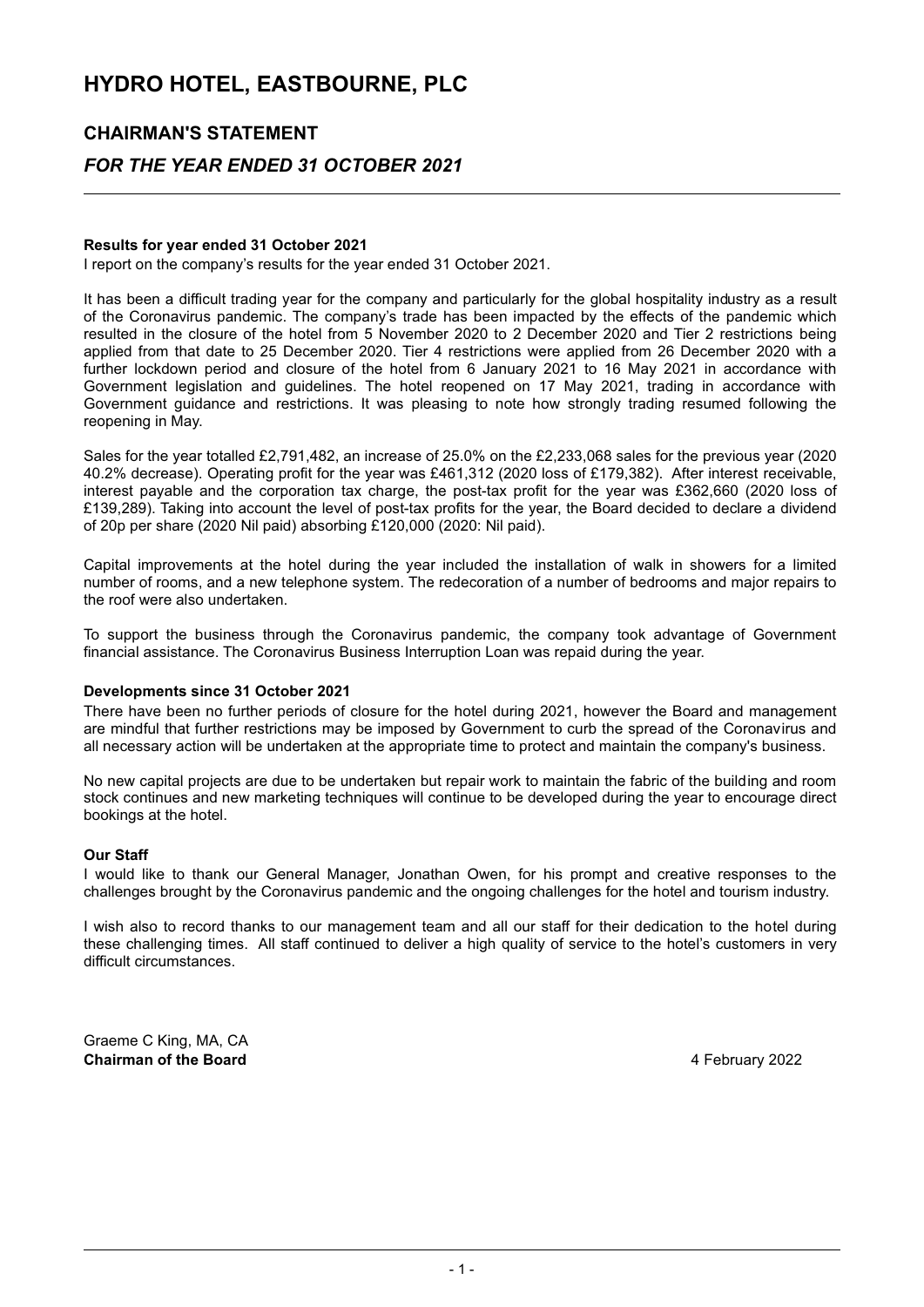### **STRATEGIC REPORT**

### *FOR THE YEAR ENDED 31 OCTOBER 2021*

The directors present the Strategic Report for the year ended 31 October 2021.

#### **Promoting the success of the company**

#### *Introduction to s172 Statement*

The directors, in line with their duties under s172 of the Companies Act 2006, act individually and collectively in the way that they consider, in good faith, would be most likely to promote the success of the company for the benefit of its members. In doing so they have had regard to the following matters:

- The likely consequences of any decision in the long term
- The interests of the company's employees
- The need to foster the company's business relationships with suppliers, customers and others
- The impact of the company's operations on the community and the environment
- The desirability of the company maintaining a reputation for high standards of business conduct, and
- The need to act fairly as between members of the company

The directors are ultimately involved in the decision making process but in order to achieve the company's corporate strategy they must pay due regard to the company's stakeholders. These stakeholders include the staff, suppliers, customers, the local community and the shareholders.

Feedback is received from stakeholder groups to ensure that their views are taken into account in the decision making process. This includes direct engagement with Board members, the use of reports and updates from management and coverage in Board papers of relevant stakeholder interests with regard to proposed courses of action. Customer feedback and complaints, as well as staff reports and suggestions are also taken into account.

#### *Coronavirus pandemic*

The company's long term strategy and performance this year has been severely affected by the Coronavirus pandemic. Paramount in the decision making process has been the need to keep staff, suppliers and customers safe and protocols were developed, approved and implemented, to minimise the risks of infection for all stakeholders.

We have considered the wellbeing of our staff during the pandemic and have provided open channels of communication via key management and staff suggestions, with regular meetings and social media content to inform staff of the protocols in place and the nature of the Government's Furlough Scheme, utilised to retain as many staff members as possible.

Restricted opening times during the year have reduced the need for some supplies. However, we have tried to source food and drink stock, and services, from local suppliers to ensure that the greatest benefit to the local community is achieved and to lessen the impact on the environment.

The hotel is fortunate to have a loyal local clientele who use the restaurant and hotel facilities. This relationship has been fostered through the local press and information on social media channels. During the lockdown the hotel provided a take away meal service which was appreciated by the local community.

In addition the hotel was offered to the local Council for the housing of NHS and key staff during its closure, although this was not required.

We feel that the hotel has a social responsibility to help maintain Eastbourne as a desirable place to live and work and this will encourage the public to visit and return to the town for their short stays and holidays.

We are mindful of the company's shareholders and their long term investment in the hotel. To secure the hotel's future during the period of closure the company took a Coronavirus Business Interruption Loan of £240,000, which was guaranteed by the Government. This loan was repaid in the year.

Overall it has been a difficult year, balancing the needs and expectations of investors whilst protecting the skill base and staff so that the hotel can continue delivering its high class service. However, decisions were made taking into account the interests of all stakeholders and to ensure that the hotel can continue to trade for the foreseeable future.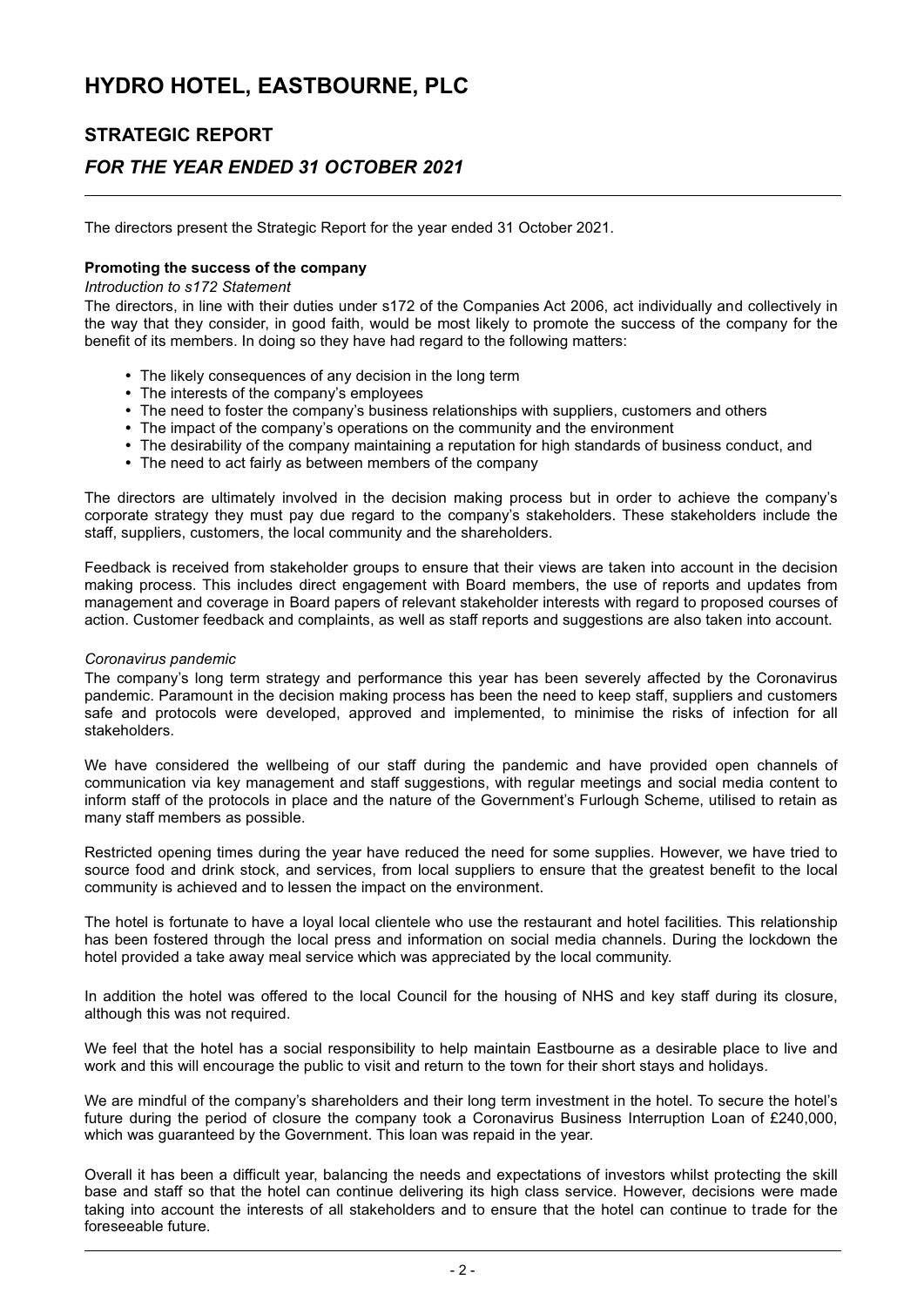### **STRATEGIC REPORT (CONTINUED)** *FOR THE YEAR ENDED 31 OCTOBER 2021*

## **Strategy**

The company has been operating the 82 bedroom Hydro Hotel, Mount Road, Eastbourne, which it owns freehold, since 1895. The company has operated additional premises in the past and the directors continue to review whether to expand the business to operate additional locations, but for the time being have decided to focus on maximising the business at Hydro Hotel.

Hydro Hotel aims to be the pre-eminent 4\* traditional hotel in the Eastbourne area, offering a high quality product with excellent service, giving perceived value for money to our customers. The Board continues to invest in our core facilities of bedrooms, public rooms, function rooms, and kitchens, and we have agreed that additional investment in new facilities should be designed to appeal to the next generation of customers with the income to enjoy what the Hydro has to offer, to enable the company to refresh its customer base and position it to be able to achieve higher margins.

#### **Risk factors**

Risks regularly reviewed by the directors which could materially affect the company's business are:

Reputational risk - The company must consistently ensure that its offering to customers and the delivery of service meets their requirements, and adjusts to changes in market trends over time.

Staffing risk - The company must recruit, train and retain sufficient high quality staff to enable it to deliver its services to customers.

Hotel facility deterioration - The company must continually invest to refresh its facilities, and if necessary change its offering, to meet the requirements of the market.

Demographics - The company's marketing needs to refresh its customer base as the circumstances of existing regular users change over time.

Fire, Health and Safety, and Environmental Health - The company must ensure that its premises and practices provide a safe environment for guests and staff, and comply with regulations.

Coronavirus pandemic - The company must react and adapt to changes in regulation and guidance implemented by the Government to deal with the pandemic and must ensure compliance with all measures introduced to protect staff and guests. There is a risk that further lockdown periods will prevent trading at budgeted levels.

Financial Risk - Treasury activities take place under procedures and policies approved and monitored by the Board. They are designed to minimise the financial risks faced by the company, i.e. liquidity risk, credit risk and interest rate risk. The Board considers that the company is not exposed to price risk or foreign exchange risk.

- Liquidity risk The company manages its liquidity to ensure that sufficient funds are available for ongoing operations and future developments whilst seeking to maximise interest income and minimise interest expense. At 31 October 2021 the company had immediately available cash balances of £1,328,353 and no borrowing (2020 £1,025,141 including a Coronavirus Business Interruption Loan of £240,000). Accordingly the liquidity risk is considered to be low.
- Credit risk The company's principal financial assets are cash balances and trade debtors. Credit risk on cash balances is mitigated as the Board only deposits funds with regulated institutions which have high credit ratings. Trade debtor balances are monitored on an ongoing basis and provision is made for doubtful debts as necessary. As most customers pay by cash, credit or debit card, trade debtors were just 5.3% of net current assets at 31 October 2021 (2020 4.4%) and accordingly the credit risk is considered relatively low.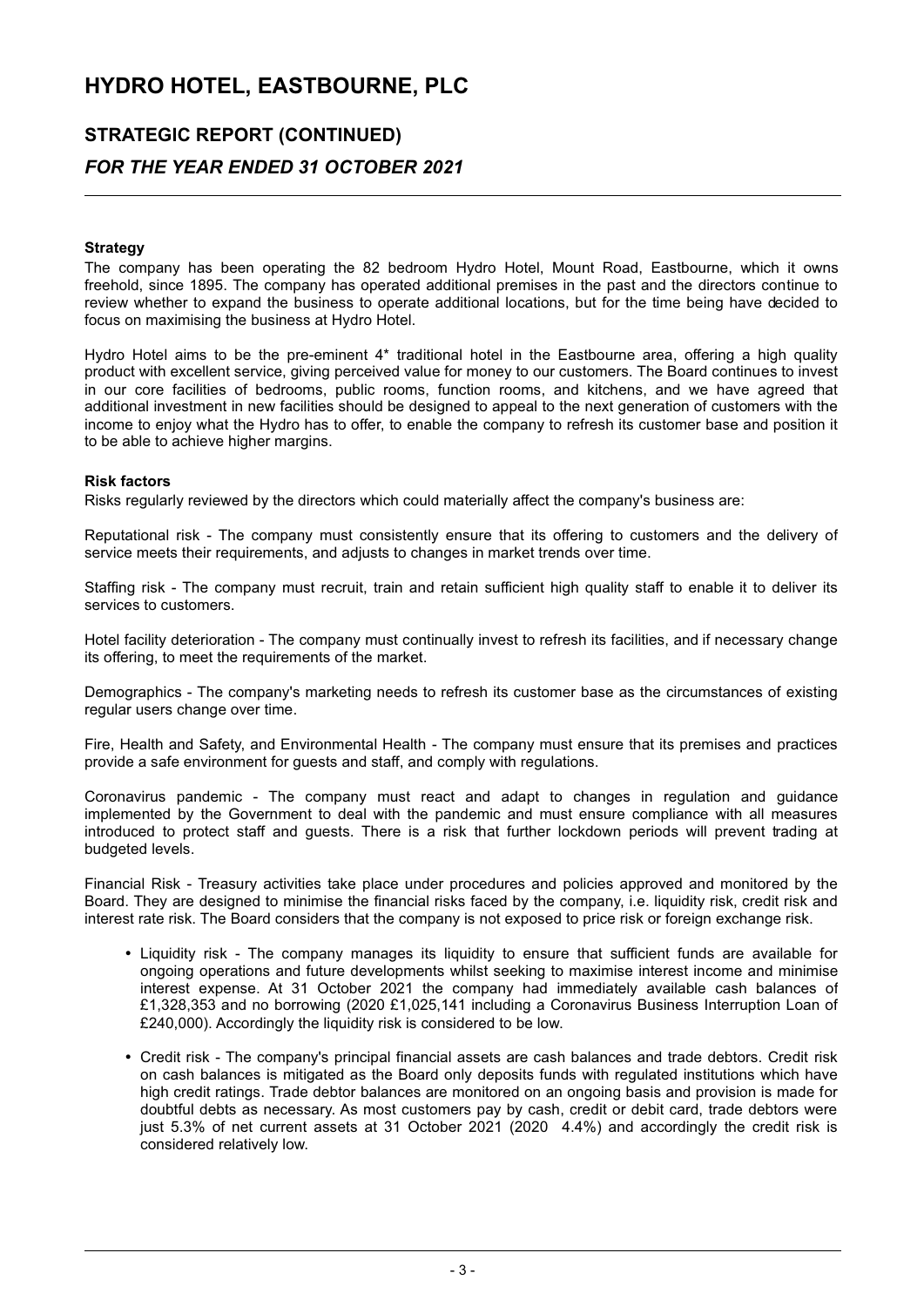### **STRATEGIC REPORT (CONTINUED)**

### *FOR THE YEAR ENDED 31 OCTOBER 2021*

#### **Risk factors (continued)**

• Interest rate risk - The company is exposed to interest rate risk on its cash balances. The Board monitors interest rates available for the company's funds taking into account the company's liquidity and credit risk requirements.

General economic situation in the UK - The company is liable to be affected by changes in customer and business sector confidence and spending power, and may need to adjust its operations accordingly.

#### **Performance measurement and key performance indicators**

In order to measure the success of the company in meeting its objectives and to evaluate the performance of management, the directors review the following key performance indicators at their regular Board meetings:

- Turnover
- Revpar (Revenue Achieved Per Available Room)
- Food and beverage sales and gross profit achieved
- Staff costs and overheads, compared to sales
- Cash balances

The directors also review marketing activities undertaken and planned, future bookings, feedback from customers on service provided, employee changes, capital and refurbishment plans, and budgets and expenditure.

#### **Performance in the year ended 31 October 2021**

The Coronavirus pandemic has had a significant effect on the trading of the company. As a result of the pandemic the hotel was closed from 5 November 2020 to 2 December 2020 and Tier 2 restrictions being applied from that date to 25 December 2020. Tier 4 restrictions were applied from 26 December 2020 with a further lockdown period and closure of the hotel from 6 January 2021 to 16 May 2021 in accordance with the Government legislation and guidelines. The hotel reopened on 17 May 2021, trading in accordance with Government restrictions and guidelines.

Consequently, during the year ended 31 October 2021 the company's turnover increased by 25.0% (2020 decreased by 40.2%), and Revpar improved by 51.8% (2020 decreased by 42.1%). The company showed an overall increase in gross profit on food and beverage sales of 13.2% (2020: decrease of 38.3%). Staff costs and overheads, as a proportion of sales, decreased by 24.7% (2020 31.9% increase). Cash balances at 31 October 2021 were £1,328,353 (2020 £1,025,141).

The company's operating profit before interest receivable, interest payable and tax was £461,312 compared to the 2020 operating loss of £179,382.

The company's post tax profit was £362,660 (2020 loss of £139,289). The Board have therefore decided to declare a post year end dividend.

The company generated cash from operating activities of £829,213 (2020 utilised cash of £181,069) and invested £39,987 (2020 £95,593) in new fixed assets which included the installation of walk in showers for a limited number of rooms and a new telephone system.

During the year the company paid no ordinary dividends in respect of the year ended 31 October 2020 following the outbreak of the Coronavirus pandemic (2019 £54,000). At the year end the company had a satisfactory net current asset position of £1,254,405 (2020 £993,357) to declare a post year end dividend.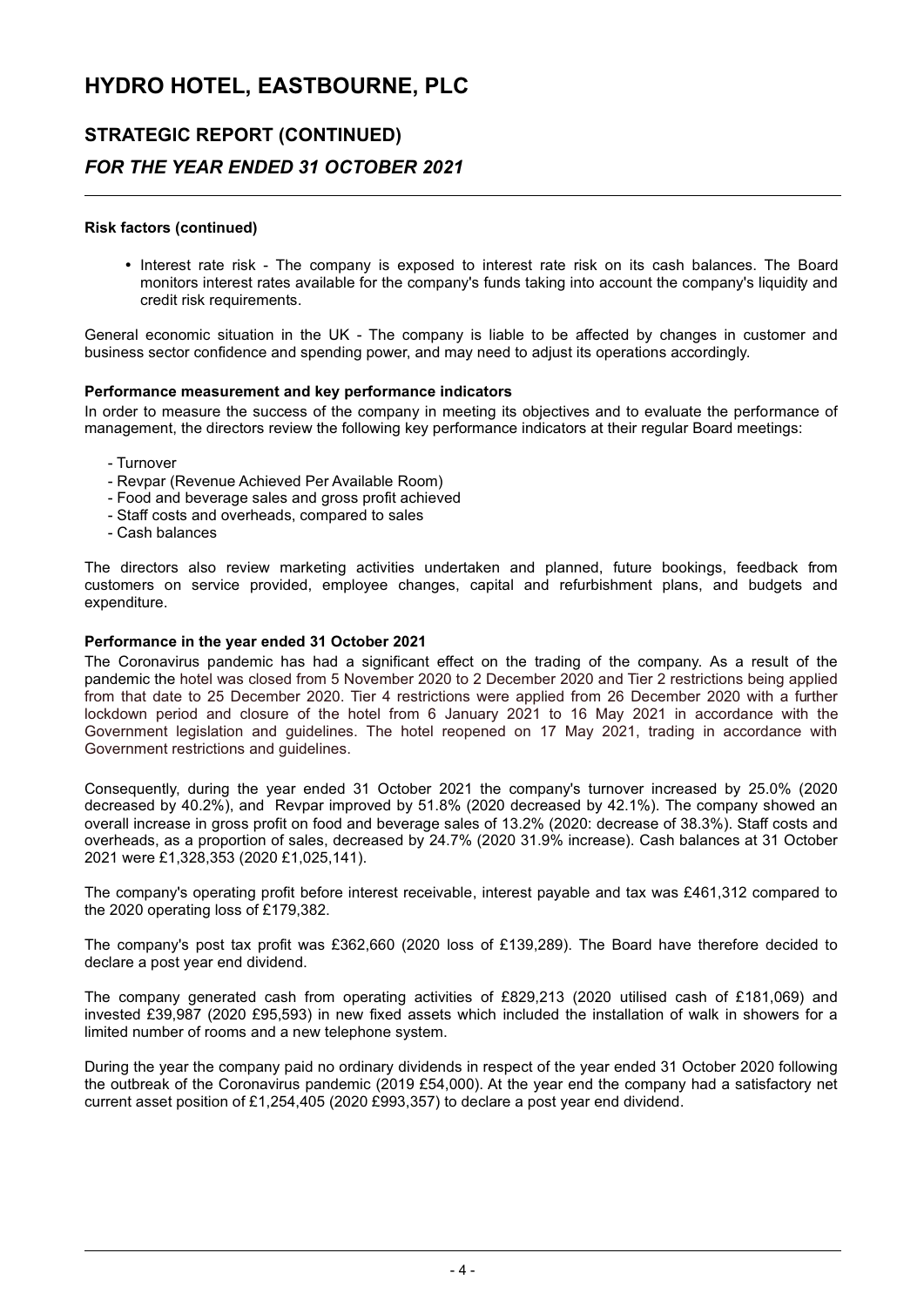## **STRATEGIC REPORT (CONTINUED)** *FOR THE YEAR ENDED 31 OCTOBER 2021*

This report was approved by the Board of Directors on 4 February 2022 and signed by order of the Board by

Mrs S A Gausden, BA, FCA **Secretary**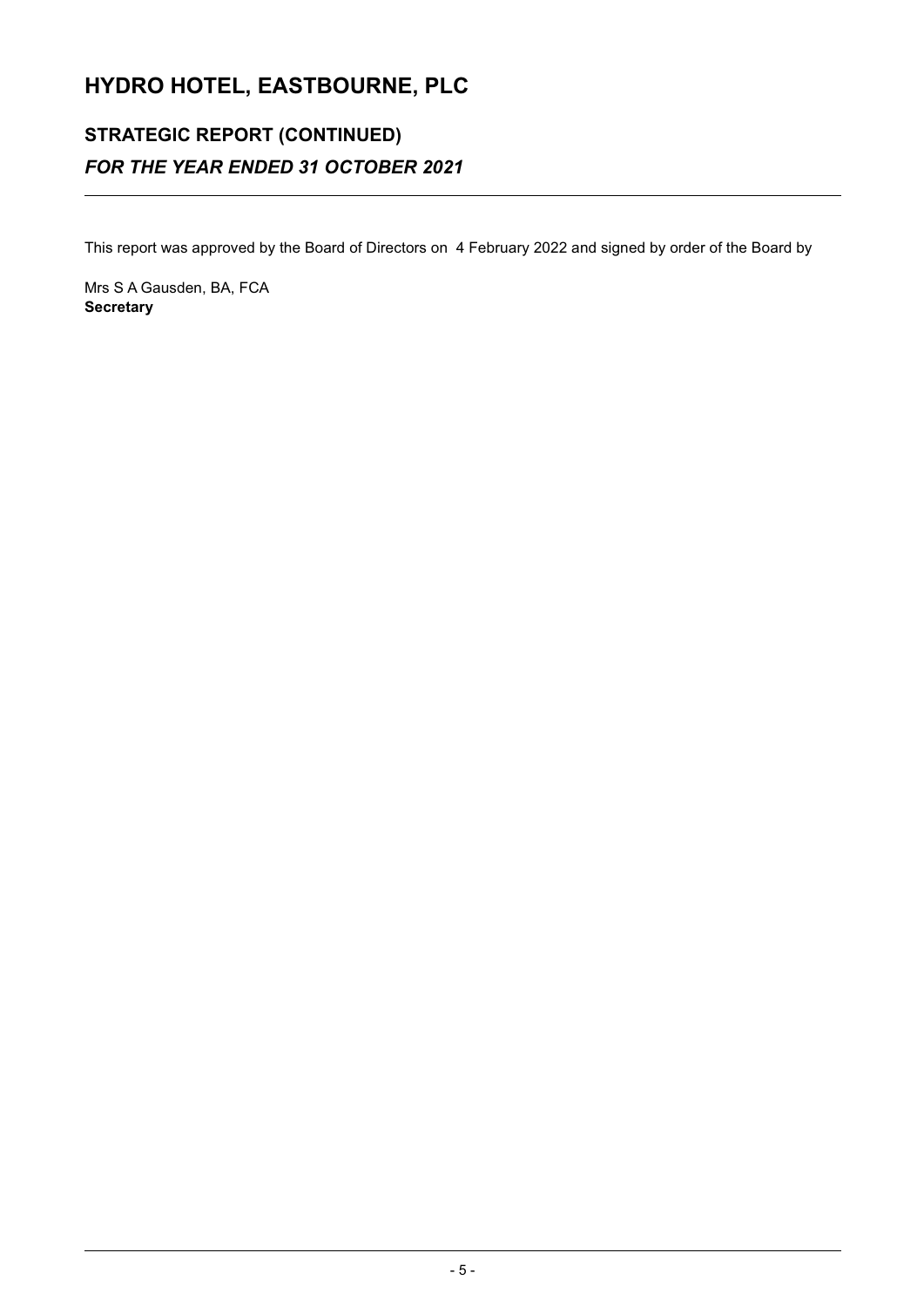### **DIRECTORS' REPORT**

### *FOR THE YEAR ENDED 31 OCTOBER 2021*

The directors submit their report and the audited financial statements for the year ended 31 October 2021.

#### **Principal activities**

The company carries on the business of hoteliers. It has no subsidiary companies.

#### **Share capital**

The company's shares are traded on the Aquis Stock Exchange.

#### **Directors**

S A Gausden retires by rotation and being eligible, offers herself for re-appointment.

The directors who held office during the year and up to the date of signature of the financial statements were as follows:

C J Bean, LL.B(Hons) C P Freeman, FCA Mrs S A Gausden, BA, FCA G C King, MA, CA J D Tuhey, BA(Hons) Dip BM

#### **Results and dividends**

An interim dividend at the rate of 20.0p per share has been declared by the directors and paid on 13 January 2022 to shareholders on the register on 31 December 2021 amounting to £120,000. The directors do not propose the payment of a final dividend.

#### **Directors' interests**

The directors' interests in the shares of the company were as stated below:

|                            | 2021   | 2020   |
|----------------------------|--------|--------|
| C J Bean, LL.B(Hons)       | 1.402  | 750    |
| C P Freeman, FCA           | 8.000  | 7.200  |
| Mrs S A Gausden, BA, FCA   | 2.000  | 2.000  |
| G C King, MA, CA           | 10.000 | 10.000 |
| J D Tuhey, BA(Hons) Dip BM | 575    | 575    |

#### **Directors' insurance**

To preclude the possibility of the company incurring expenses which might arise from the need to indemnify a director from claims made against him or her or the cost associated with their defence, the company has effected directors' liability insurance as permitted by the Companies Act 2006.

#### **Energy and carbon reporting**

The hotel's energy consumption in the year was 1,419,366 kilowatts per annum (2020: 1,658,708), comprising 1,078,589 kilowatts per annum of gas (2020: 1,289,462) and 340,777 kilowatts per annum of electricity (2020: 369,246), based upon suppliers' invoices. This is equivalent to 277 tonnes of CO2 equivalent of greenhouse gases emitted into the atmosphere (2020: 391 tonnes), which is equivalent to 15 kg per guest for the year (2020: 22kg per guest). During the closure of the hotel, energy consumption was reduced as much as possible. Light fittings have been replaced from incandescent to more energy efficient LED lighting and when repairs are required the energy efficiency of the replacement is always considered.

#### **Future developments**

The marketing strategies used to promote the hotel's services will continue to be developed during 2022.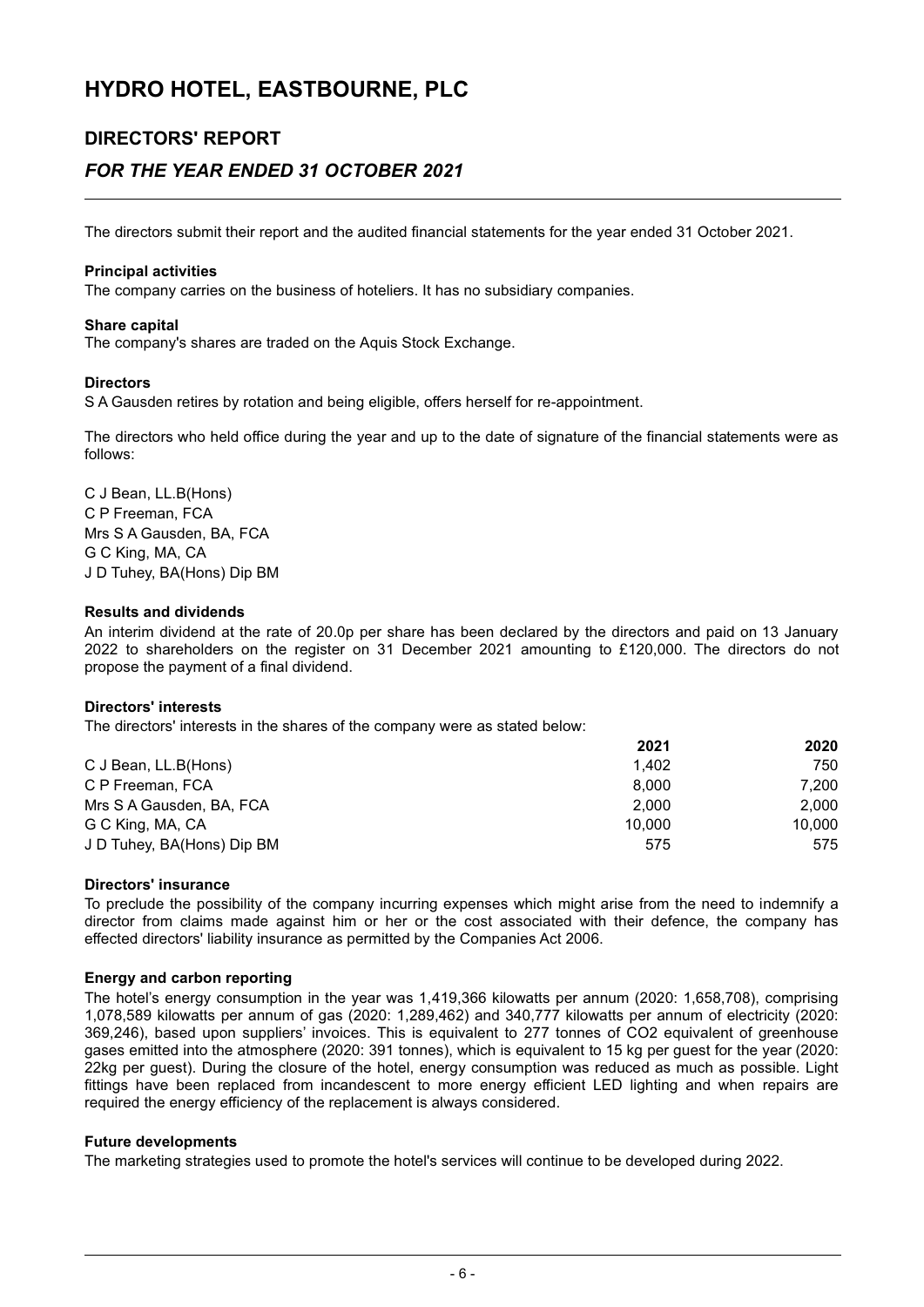### **DIRECTORS' REPORT (CONTINUED)**

### *FOR THE YEAR ENDED 31 OCTOBER 2021*

#### **The withdrawal of the United Kingdom from the European Union**

Following the invocation of Article 50 of the Treaty on European Union by the United Kingdom, the country left the European Union on 1 January 2021. Whilst the terms of the future relationship between the UK and the EU have now been agreed, at the date of this report it is still not possible to assess in detail the opportunities and threats that the withdrawal presents. The directors are managing these risks by closely monitoring developments, and are confident that the company will be able to amend and modify its procedures to remain fully compliant with any new rules and regulations, and to maintain its standing and reputation in the marketplace throughout Europe and worldwide.

#### **Statement of directors' responsibilities**

The directors are responsible for preparing the Strategic Report, the Directors' Report and the financial statements in accordance with applicable law and regulations.

Company law requires the directors to prepare financial statements for each financial year. Under that law the directors have elected to prepare the financial statements in accordance with United Kingdom Generally Accepted Accounting Practice (United Kingdom Accounting Standards and applicable law), including FRS 102 "The Financial Reporting Standard applicable in the UK and Ireland". Under company law the directors must not approve the financial statements unless they are satisfied that they give a true and fair view of the state of affairs of the company and of the profit or loss of the company for that period. In preparing these financial statements, the directors are required to:

- select suitable accounting policies and then apply them consistently;
- make judgements and accounting estimates that are reasonable and prudent;
- state whether applicable UK accounting standards have been followed, subject to any material departures disclosed and explained in the financial statements;
- prepare the financial statements on the going concern basis unless it is inappropriate to presume that the company will continue in business.

The directors are responsible for keeping adequate accounting records that are sufficient to show and explain the company's transactions and disclose with reasonable accuracy at any time the financial position of the company and enable them to ensure that the financial statements comply with the Companies Act 2006. They are also responsible for safeguarding the assets of the company and hence for taking reasonable steps for the prevention and detection of fraud and other irregularities.

The directors are responsible for the maintenance and integrity of the corporate and financial information included on the company's website. Legislation in the United Kingdom governing the preparation and dissemination of financial statements may differ from legislation in other jurisdictions.

#### **Matters covered in the Strategic Report**

The company has chosen in accordance with Companies Act 2006, s. 414C(11) to set out in the company's Strategic Report information required by Large and Medium-sized Companies and Groups (Accounts and Reports) Regulations 2008, Sch. 7 to be contained in the Directors' Report. It has done so in respect of financial risk.

#### **Statement of disclosure to auditor**

So far as each person who was a director at the date of approving this report is aware, there is no relevant audit information of which the company's auditor is unaware. Additionally, the directors individually have taken all the necessary steps that they ought to have taken as directors in order to make themselves aware of all relevant audit information and to establish that the company's auditor is aware of that information.

This report was approved by the Board of Directors on 4 February 2022 and signed by order of the Board by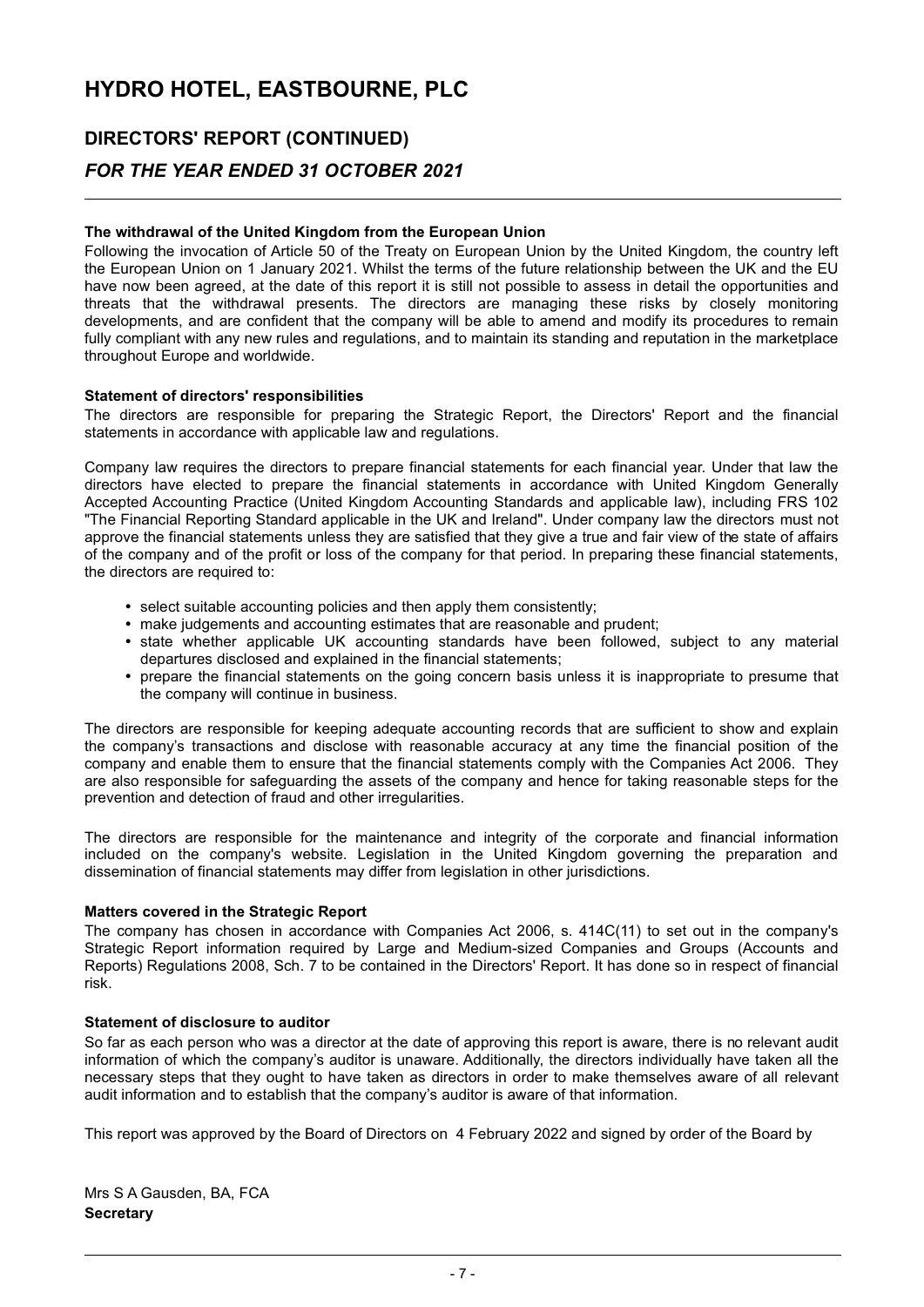### **INDEPENDENT AUDITORS' REPORT TO THE MEMBERS OF HYDRO HOTEL, EASTBOURNE, PLC**

#### **Opinion**

We have audited the financial statements of Hydro Hotel, Eastbourne, PLC (the 'company') for the year ended 31 October 2021 which comprise the Statement of Comprehensive Income, the Statement of Financial Position, the Statement of Changes in Equity, the Statement of Cash Flows, and notes to the financial statements, including significant accounting policies.

The financial reporting framework that has been applied in the preparation of the financial statements is applicable law and United Kingdom Accounting Standards, including FRS 102 'The Financial Reporting Standard applicable in the UK and Republic of Ireland' (United Kingdom Generally Accepted Accounting Practice) and in accordance with the requirements of the Companies Act 2006.

In our opinion:

- the financial statements give a true and fair view of the state of the company's affairs as at 31 October 2021 and of its profits and cash flows for the year then ended;
- the financial statements have been properly prepared in accordance with United Kingdom Generally Accepted Accounting Practice; and
- have been prepared in accordance with the requirements of the Companies Act 2006.

#### **Basis for opinion**

We conducted our audit in accordance with International Standards on Auditing (UK) (ISAs (UK)) and applicable law. Our responsibilities under those standards are further described in the Auditor's responsibilities for the audit of the financial statements section of our report. We are independent of the company in accordance with the ethical requirements that are relevant to our audit of the financial statements in the UK, including the FRC's Ethical Standard as applied to listed entities, and we have fulfilled our other ethical responsibilities in accordance with these requirements. We believe that the audit evidence we have obtained is sufficient and appropriate to provide a basis for our opinion.

#### **Conclusions relating to going concern**

In auditing the financial statements, we have concluded that the directors' use of the going concern basis of accounting in the preparation of the financial statements is appropriate.

Based on the work we have performed, we have not identified any material uncertainties relating to events or conditions that, individually or collectively, may cast significant doubt on the company's ability to continue as a going concern for a period of at least twelve months from when the financial statements are authorised for issue.

Our evaluation of the director's assessment of the entity's ability to continue to adopt the going concern basis of accounting included:

| <b>Evaluation of management assessment</b>            | <b>Key observations</b>                               |
|-------------------------------------------------------|-------------------------------------------------------|
| Management have prepared cash flow forecasts          | The company was loss making in the prior year but     |
| covering the period to 31 March 2023 ('the forecast   | made a profit before tax of £457,000 for the 2020/21  |
| period'). These are based on their expectation of     | year and had net assets of £3.6m at the year end. As  |
| future revenue, expected operating costs and capital  | discussed in the strategic report, revenues recovered |
| expenditures.                                         | this year and the company had tighter control over    |
|                                                       | costs however the 2021 results were still impacted by |
| Management have considered key assumptions to         | Covid-19 and disruptions in the year caused by        |
| the forecasts and sensitivities have been applied to  | lockdowns and reduce hospitality activities.          |
| reduce revenue and increase costs.                    |                                                       |
|                                                       | The base case cash flow forecast demonstrates that    |
| Management have assumed that there will not be any    | the company will have a cash flow surplus throughout  |
| further national lockdowns and have also stress       | the forecast period. The company also had adequate    |
| tested the forecasts to understand the effect on cash | cash flows to repay its Coronavirus Business          |
| flows should revenue decrease substantially.          | Interruption Loan of £240,000 during the year.        |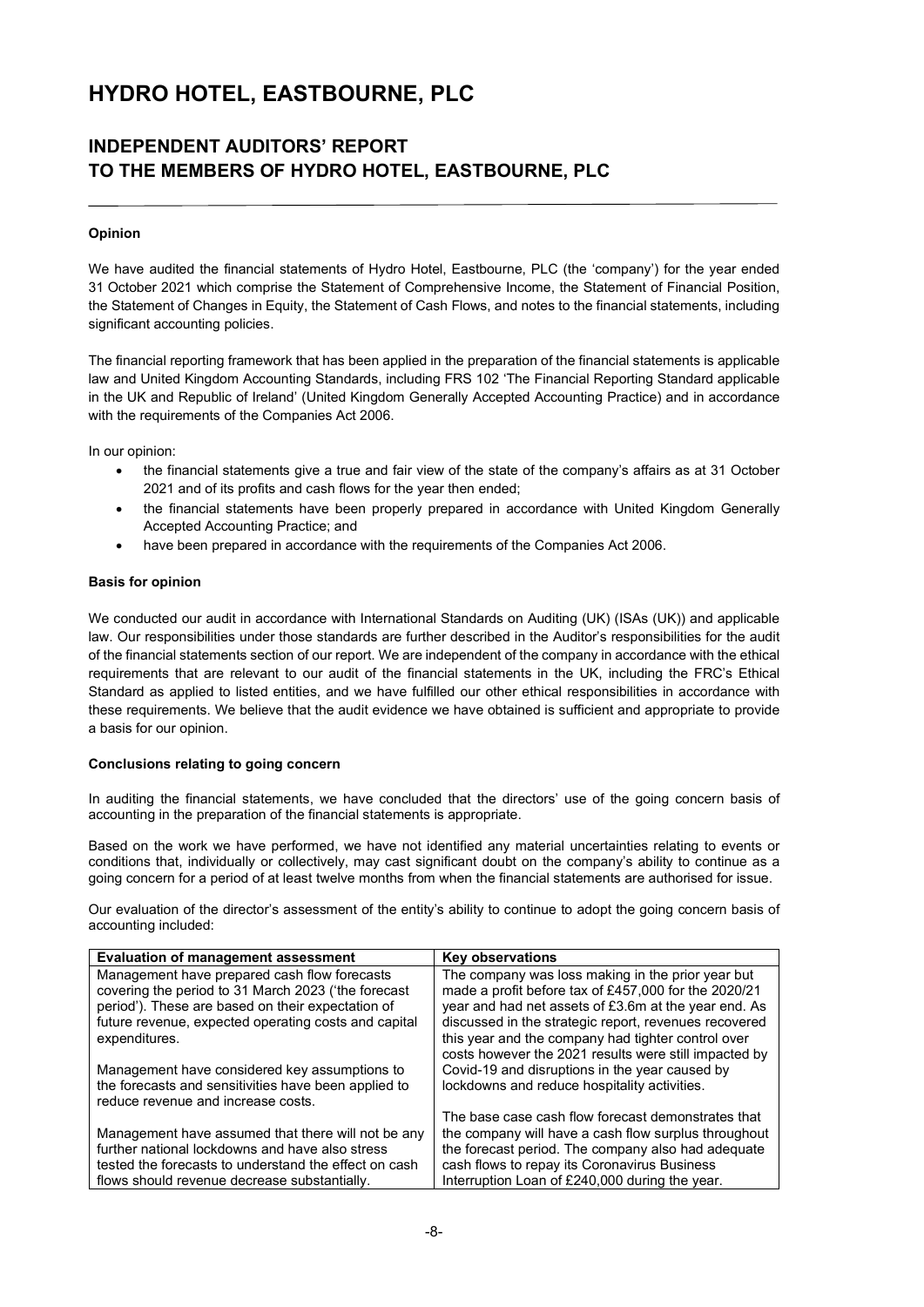### **INDEPENDENT AUDITORS' REPORT TO THE MEMBERS OF HYDRO HOTEL, EASTBOURNE, PLC**

| Our review included:<br>Assessing the transparency, completeness<br>and accuracy of the matters covered in the<br>going concern disclosure by evaluating<br>management's cash flow projections for the<br>forecast period and the underlying<br>assumptions.<br>period.<br>Reviewing the cash flow forecasts, the<br>$\bullet$<br>methodology behind these and ensuring<br>they are arithmetically correct.<br>Challenging the assumptions with<br>$\bullet$<br>management.<br>Reviewing management's sensitivity<br>٠<br>analysis and stress testing on the cash flow<br>forecasts provided to assess the number of<br>factors that it would take to occur before the<br>company was pushed into a cash negative<br>position along with considering the<br>mitigating actions available to management<br>in such circumstances.<br>Discussing with management plans for the<br>٠<br>company going forward, ensuring these<br>have been incorporated into the budgeting<br>and would not have a material impact on the<br>going concern status of the company. | The forecasts include an increase in activity and<br>revenue above that shown in these accounts as no<br>more national lockdowns are expected.<br>Sensitivities that have been applied to the base case<br>cash flow forecasts show that it is unlikely that the<br>company will become cash negative in the forecast<br>The cash flow forecasts to 31 March 2023 show that<br>the company can operate within its facilities and the<br>directors and ourselves have not identified any<br>material uncertainties in respect of the company's<br>going concern status and consider that the company<br>has adequate resources to operate for the<br>foreseeable future and it is appropriate to prepare the<br>financial statements on a going concern basis. |
|----------------------------------------------------------------------------------------------------------------------------------------------------------------------------------------------------------------------------------------------------------------------------------------------------------------------------------------------------------------------------------------------------------------------------------------------------------------------------------------------------------------------------------------------------------------------------------------------------------------------------------------------------------------------------------------------------------------------------------------------------------------------------------------------------------------------------------------------------------------------------------------------------------------------------------------------------------------------------------------------------------------------------------------------------------------|---------------------------------------------------------------------------------------------------------------------------------------------------------------------------------------------------------------------------------------------------------------------------------------------------------------------------------------------------------------------------------------------------------------------------------------------------------------------------------------------------------------------------------------------------------------------------------------------------------------------------------------------------------------------------------------------------------------------------------------------------------------|
|----------------------------------------------------------------------------------------------------------------------------------------------------------------------------------------------------------------------------------------------------------------------------------------------------------------------------------------------------------------------------------------------------------------------------------------------------------------------------------------------------------------------------------------------------------------------------------------------------------------------------------------------------------------------------------------------------------------------------------------------------------------------------------------------------------------------------------------------------------------------------------------------------------------------------------------------------------------------------------------------------------------------------------------------------------------|---------------------------------------------------------------------------------------------------------------------------------------------------------------------------------------------------------------------------------------------------------------------------------------------------------------------------------------------------------------------------------------------------------------------------------------------------------------------------------------------------------------------------------------------------------------------------------------------------------------------------------------------------------------------------------------------------------------------------------------------------------------|

Our responsibilities and the responsibilities of the directors with respect to going concern are described in the relevant sections of this report.

#### **Our approach to the audit**

As part of designing our audit, we determined materiality and assessed the risks of material misstatement in the financial statements. In particular, we looked at where the directors made subjective judgements, for example in respect of significant accounting estimates that involved making assumptions and considering future events that are inherently uncertain.

We tailored the scope of our audit to ensure that we performed enough work to be able to give an opinion on the financial statements as a whole, taking into account an understanding of the structure of the company, the activities, the accounting processes and controls, and the industry in which they operate. Our planned audit testing was directed accordingly and was focused on areas where we assessed there to be the highest risk of material misstatement.

The audit team met and communicated regularly throughout the audit with the finance team in order to ensure we had a good knowledge of the business. During the audit we reassessed and re-evaluated audit risks and tailored our approach accordingly.

The audit testing included substantive testing on significant transactions, balances and disclosures, the extent of which was based on various factors such as our overall assessment of the control environment, the effectiveness of controls and the management of specific risk.

We communicated with those charged with governance regarding, among other matters, the planned scope and timing of the audit and significant findings, including any significant deficiencies in internal control that we identified during the audit.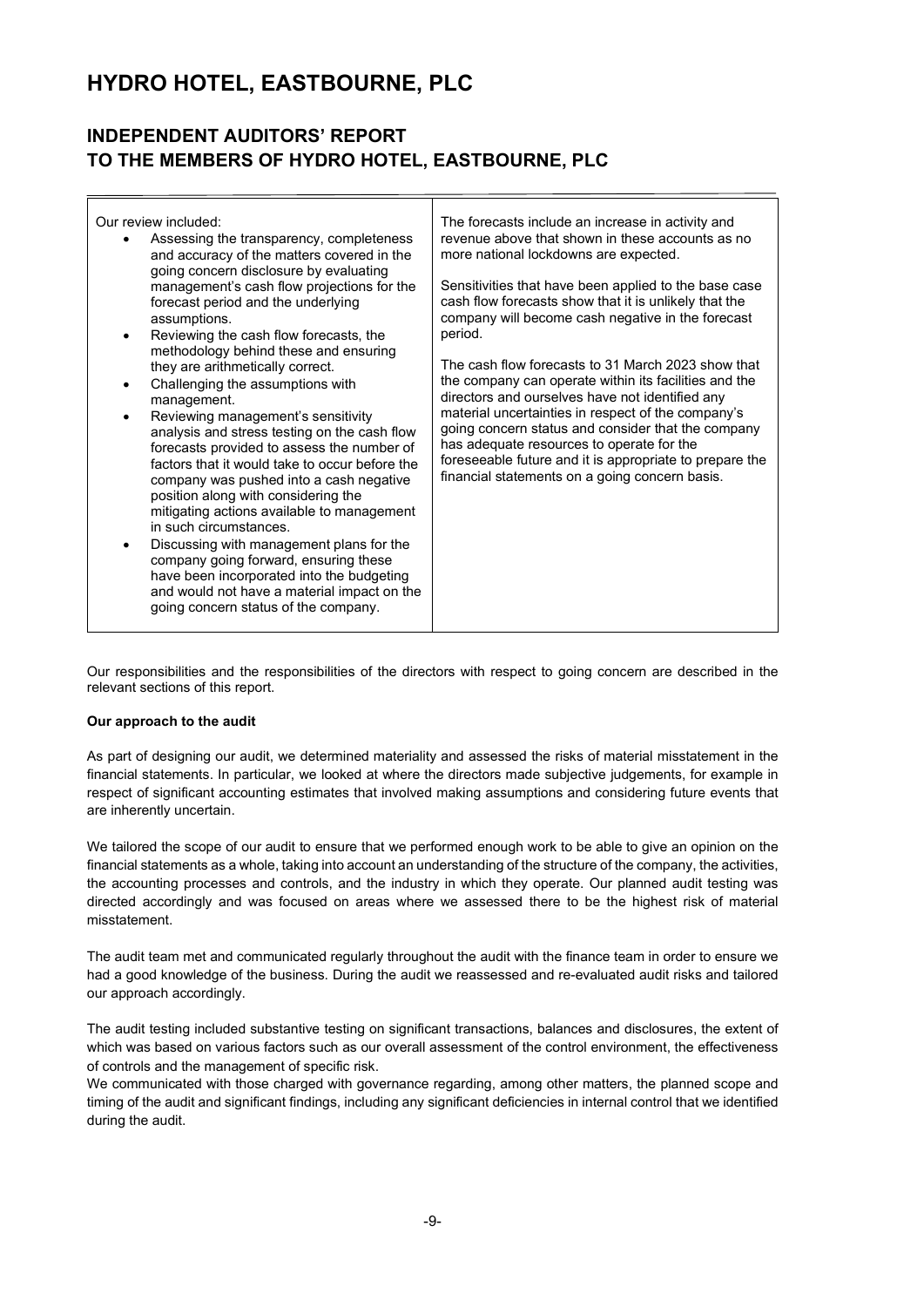### **INDEPENDENT AUDITORS' REPORT TO THE MEMBERS OF HYDRO HOTEL, EASTBOURNE, PLC**

#### **Key Audit Matters**

Key audit matters are those matters that, in our professional judgment, were of most significance in our audit of the financial statements of the current period and include the most significant assessed risks of material misstatement (whether or not due to fraud) we identified, including those which had the greatest effect on: the overall audit strategy, the allocation of resources in the audit; and directing the efforts of the engagement team.

These matters were addressed in the context of our audit of the financial statements as a whole, and in forming our opinion thereon, and we do not provide a separate opinion on these matters. This is not a complete list of all risks identified during our audit.

| <b>Key audit matters</b>                                                                                                                                                                                                                                                                                                                                                                                                                                                                                                                                                                                                                                                    | How our audit addressed the key audit matters                                                                                                                                                                                                                                                                                                                                                                                                                                                                                                                                                                                                                                                                                                      |  |  |
|-----------------------------------------------------------------------------------------------------------------------------------------------------------------------------------------------------------------------------------------------------------------------------------------------------------------------------------------------------------------------------------------------------------------------------------------------------------------------------------------------------------------------------------------------------------------------------------------------------------------------------------------------------------------------------|----------------------------------------------------------------------------------------------------------------------------------------------------------------------------------------------------------------------------------------------------------------------------------------------------------------------------------------------------------------------------------------------------------------------------------------------------------------------------------------------------------------------------------------------------------------------------------------------------------------------------------------------------------------------------------------------------------------------------------------------------|--|--|
| <b>Revenue recognition</b><br>The company recognises revenue for services and<br>goods provided by the hotel (excluding value added<br>tax and discounts). Revenue is recognised at the<br>point of sale or the date that those facilities are used.<br>Deposits received are not recognised as revenue until<br>the date of the stay or event held in the case of<br>conference bookings.<br>Revenue is a key driver of the business and is made<br>up of a high number of individual low value<br>transactions therefore in respect of services provided<br>there is a risk that revenue is recorded inappropriately<br>relative to the provision of underlying services. | Our audit work included, but was not restricted to:<br>Performing transaction testing from the<br>$\bullet$<br>EPOS system on a sample of food and<br>recorded<br>drinks<br>sales<br>to<br>test<br>the<br>completeness of revenue recorded and at<br>the same time test the accuracy of the<br>recording of income and deferred income.<br>Performing transaction testing from the<br>$\bullet$<br>hotels booking system for overnight stays<br>through to the revenue recorded in the<br>accounting system to ensure that the<br>revenue was recorded in the correct period<br>and completeness of revenue.<br>Assessment of revenue recorded around the<br>financial year end to determine if recorded in                                        |  |  |
| therefore<br>identified<br>We<br>the<br>risk<br>over<br>the<br>completeness and cut off assertions relating to<br>revenue recognition as a significant risk, which was<br>one of the most significant risks of material<br>misstatement.                                                                                                                                                                                                                                                                                                                                                                                                                                    | the correct accounting period to gain<br>assurance on the cut off assertion.<br>Detailed analytical review of revenue<br>recognised in the year taking into account<br>any periods of closure due to national<br>lockdown.<br>Documenting our understanding of the<br>$\bullet$<br>systems and controls around the recording of<br>revenue and testing the design effectiveness<br>of such controls.<br>The company's accounting policy on revenue<br>recognition is shown in the accounting policies for the<br>company's<br>financial<br>statements<br>and<br>related<br>disclosures are included in note 4.<br><b>Key observations</b><br>We have not found any issues or errors involving<br>revenue recognised and are therefore satisfied we |  |  |
|                                                                                                                                                                                                                                                                                                                                                                                                                                                                                                                                                                                                                                                                             | have assurance over revenue recognition and<br>treatment.                                                                                                                                                                                                                                                                                                                                                                                                                                                                                                                                                                                                                                                                                          |  |  |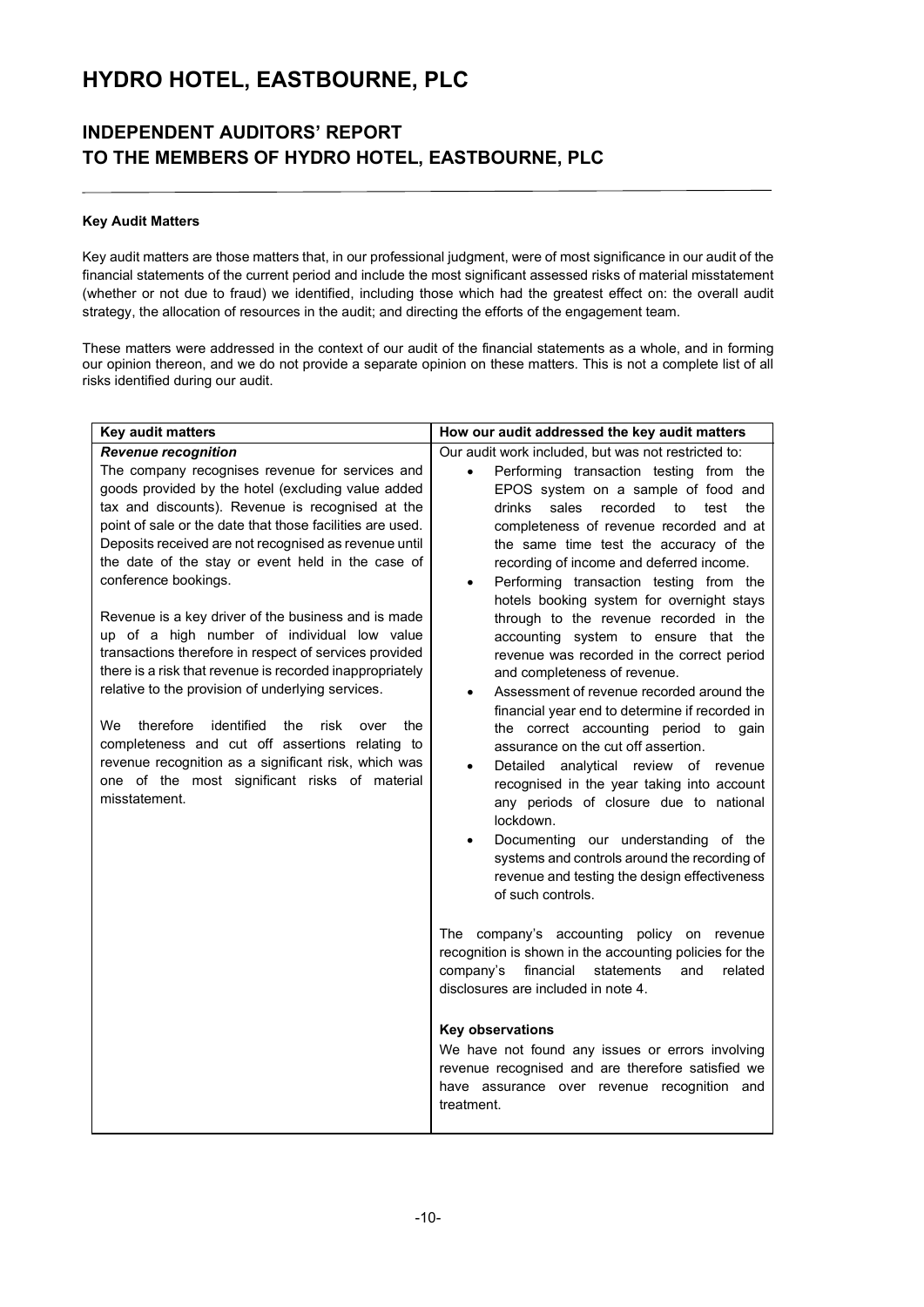### **INDEPENDENT AUDITORS' REPORT TO THE MEMBERS OF HYDRO HOTEL, EASTBOURNE, PLC**

#### **Our application of materiality**

The scope and focus of our audit was influenced by our assessment and application of materiality. We apply the concept of materiality both in planning and performing our audit, and in evaluating the effect of misstatements on our audit and on the financial statements.

We define financial statement materiality as the magnitude by which misstatements, including omissions, could reasonably be expected to influence the economic decisions taken on the basis of the financial statements by reasonable users.

In order to reduce to an appropriately low level the probability that any misstatements exceed materiality, we use a lower materiality level, "performance materiality", to determine the extent of testing needed. Importantly, misstatements below these levels will not necessarily be evaluated as immaterial as we also take account of the nature of identified misstatements, and the particular circumstances of their occurrence, when evaluating their effect on the financial statements as a whole.

| Overall materiality              | We determined materiality for the financial statements as a whole to be<br>£41,872.                                                                                                                                                                                                                                                                                                      |
|----------------------------------|------------------------------------------------------------------------------------------------------------------------------------------------------------------------------------------------------------------------------------------------------------------------------------------------------------------------------------------------------------------------------------------|
| How we determine it              | Based on a benchmark of 1.5% of total revenue for the year.                                                                                                                                                                                                                                                                                                                              |
| Rationale for benchmarks applied | Due to the volatility in profits/losses over the past 5 years the use of<br>profit before tax or normalised profit before tax as the benchmark for<br>materiality was considered inappropriate. Revenue is a key<br>performance measure and is the key driver of the business and is<br>therefore considered to be a more appropriate benchmark to use when<br>calculating materiality.  |
| Performance materiality          | Due to the fact that this is the first year we are acting as auditors a lower<br>performance materiality is considered appropriate. On the basis of our<br>risk assessment, together with our assessment of the company's<br>control environment, our judgement is that performance materiality for<br>the financial statements should be 60% of materiality, and was set at<br>£25,123. |
| Specific materiality             | A lower materiality has been used for the cash element of directors'<br>remuneration, being £2,000.                                                                                                                                                                                                                                                                                      |

#### *Reporting threshold*

We agreed with the Board of Directors that we would report to them all misstatements over £2,094 (5% of financial statement materiality) identified during the audit, as well as differences below that threshold that, in our view, warrant reporting on qualitative grounds. We also report to the Board of Directors on disclosure matters that we identified when assessing the overall presentation of the financial statements.

#### **Other information**

The other information comprises the information included in the annual report other than the financial statements and our auditors' report thereon. The directors are responsible for the other information contained within the annual report. Our opinion on the financial statements does not cover the other information and, except to the extent otherwise explicitly stated in our report, we do not express any form of assurance conclusion thereon.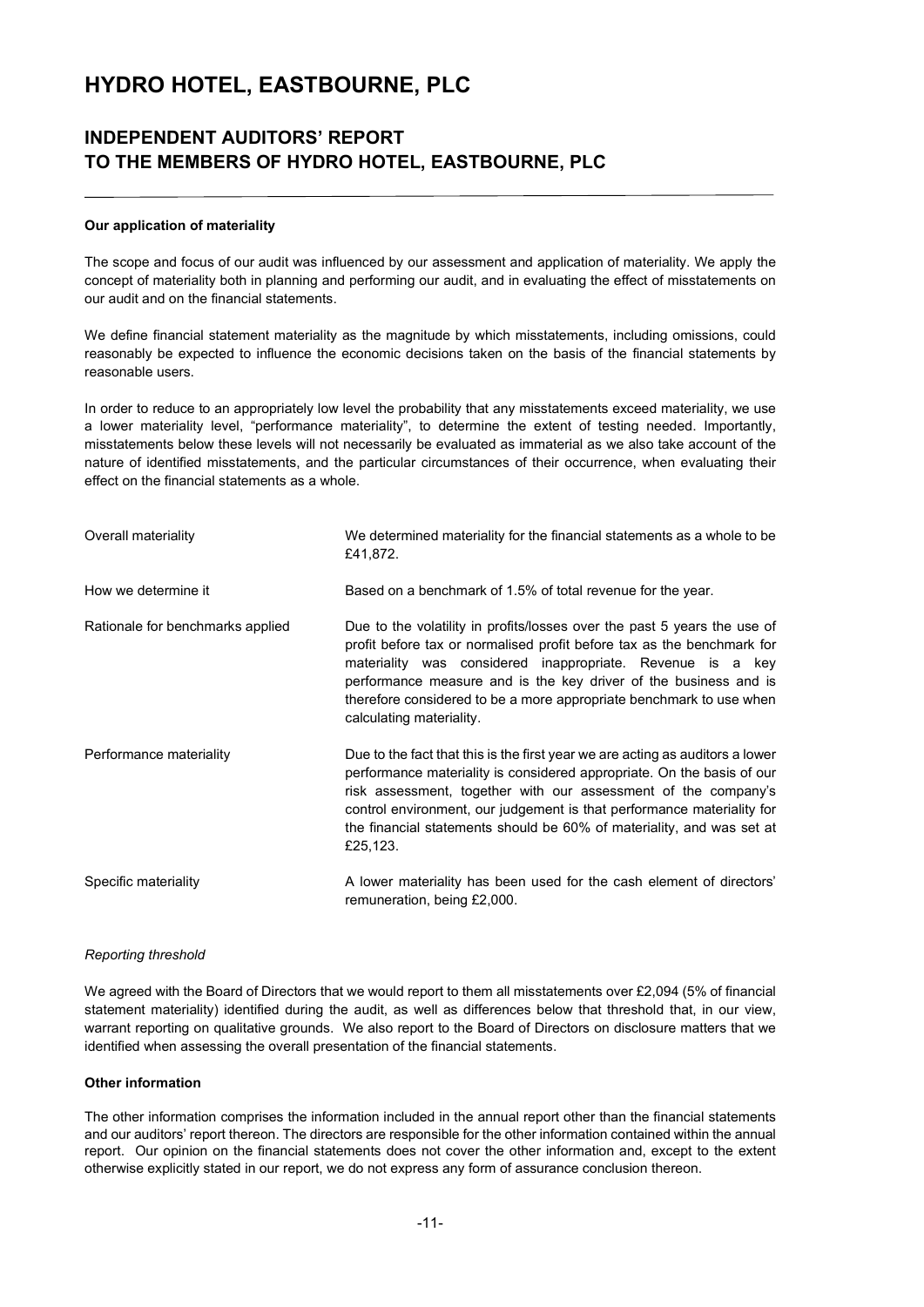### **INDEPENDENT AUDITORS' REPORT TO THE MEMBERS OF HYDRO HOTEL, EASTBOURNE, PLC**

Our responsibility is to read the other information and, in doing so, consider whether the other information is materially inconsistent with the financial statements or our knowledge obtained in the course of the audit, or otherwise appears to be materially misstated. If we identify such material inconsistencies or apparent material misstatements, we are required to determine whether this gives rise to a material misstatement in the financial statements themselves.

If, based on the work we have performed, we conclude that there is a material misstatement of this other information, we are required to report that fact. We have nothing to report in this regard.

#### **Opinions on other matters prescribed by the Companies Act 2006**

In our opinion, based on the work undertaken in the course of the audit:

- the information given in the strategic report and the directors' report for the financial year for which the financial statements are prepared is consistent with the financial statements; and
- the strategic report and the directors' report have been prepared in accordance with applicable legal requirements.

#### **Matters on which we are required to report by exception**

In the light of the knowledge and understanding of the company and its environment obtained in the course of the audit, we have not identified material misstatements in the strategic report or the directors' report.

We have nothing to report in respect of the following matters in relation to which the Companies Act 2006 requires us to report to you if, in our opinion:

- adequate accounting records have not been kept by the company, or returns adequate for our audit have not been received from branches not visited by us; or
- the company financial statements are not in agreement with the accounting records and returns; or
- certain disclosures of directors' remuneration specified by law are not made; or
- we have not received all the information and explanations we require for our audit.

#### **Responsibilities of directors**

As explained more fully in the statement of directors' responsibilities, the directors are responsible for the preparation of the financial statements and for being satisfied that they give a true and fair view, and for such internal control as the directors determine is necessary to enable the preparation of financial statements that are free from material misstatement, whether due to fraud or error.

In preparing the financial statements, the directors are responsible for assessing the company's ability to continue as a going concern, disclosing, as applicable, matters related to going concern and using the going concern basis of accounting unless the directors either intend to liquidate the company or to cease operations, or have no realistic alternative but to do so.

#### **Auditor's responsibilities for the audit of the financial statements**

Our objectives are to obtain reasonable assurance about whether the financial statements as a whole are free from material misstatement, whether due to fraud or error, and to issue an auditor's report that includes our opinion.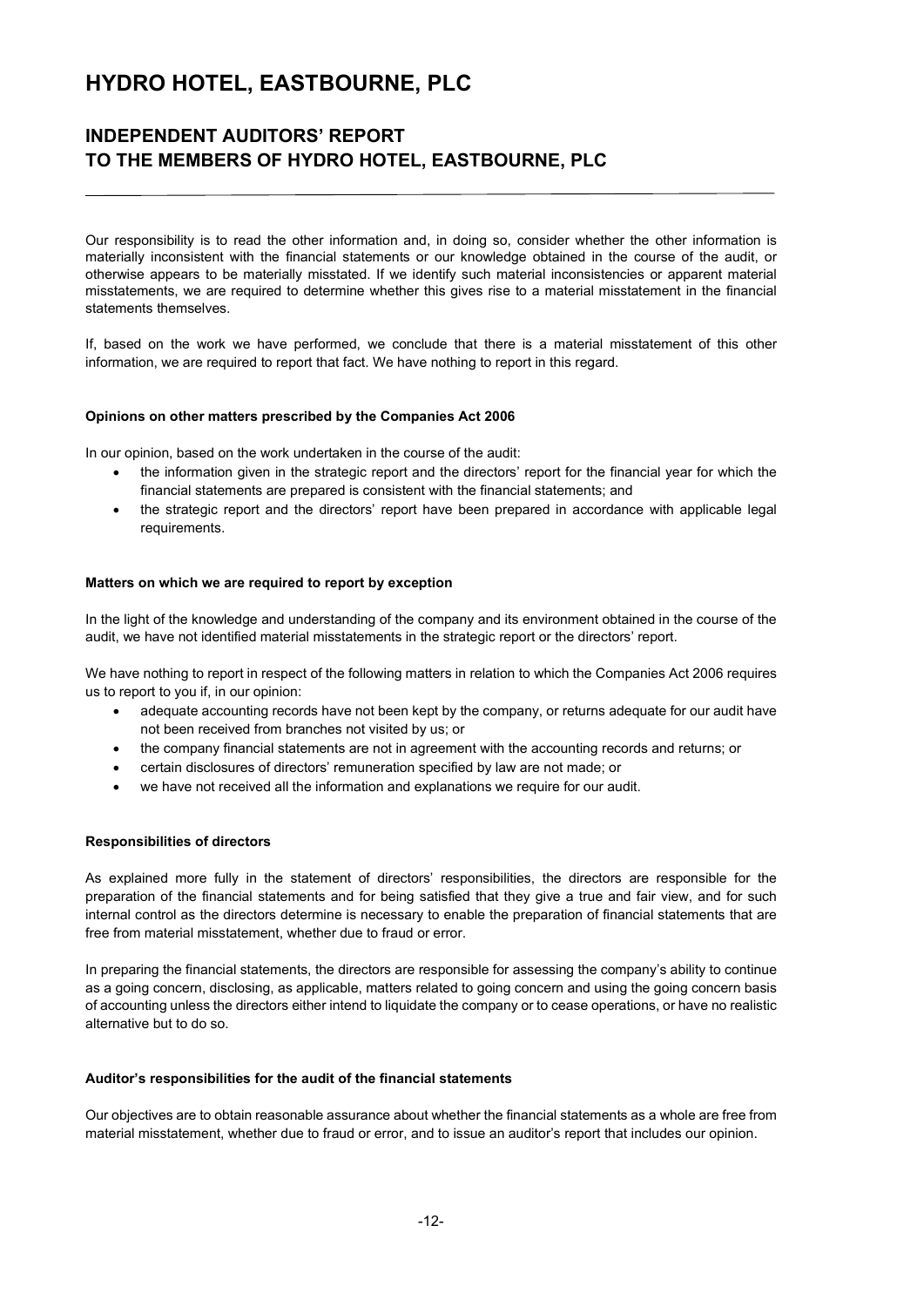### **INDEPENDENT AUDITORS' REPORT TO THE MEMBERS OF HYDRO HOTEL, EASTBOURNE, PLC**

Reasonable assurance is a high level of assurance, but is not a guarantee that an audit conducted in accordance with ISAs (UK) will always detect a material misstatement when it exists. Misstatements can arise from fraud or error and are considered material if, individually or in the aggregate, they could reasonably be expected to influence the economic decisions of users taken on the basis of these financial statements.

Irregularities, including fraud, are instances of non-compliance with laws and regulations. We design procedures in line with our responsibilities, outlined above, to detect material misstatements in respect of irregularities, including fraud. The extent to which our procedures are capable of detecting irregularities, including fraud is detailed below.

In identifying and assessing risks of material misstatement in respect to irregularities including non-compliance with laws and regulations, our procedures included but were not limited to:

- at planning stage, we gained an understanding of the legal and regulatory framework applicable to the company, the industry in which it operates and considered the risk of acts by the company which were contrary to the applicable laws and regulations;
- we discussed with the directors the policies and procedures in place regarding compliance with laws and regulations;
- we discussed amongst the engagement team the identified laws and regulations, and remained alert to any indications of non-compliance; and
- during the audit, we focused on areas of laws and regulations that could reasonably be expected to have a material effect on the financial statements from our general commercial and sector experience and through discussions with the directors (as required by auditing standards), from inspection of the company's regulatory and legal correspondence and review of minutes of directors' meetings in the year.

We also considered those other laws and regulations that have a direct impact on the preparation of financial statements, such as the Companies Act 2006 and UK tax legislation.

Our procedures in relation to fraud included but were not limited to:

- inquiries of management whether they have knowledge of any actual, suspected or alleged fraud;
- gaining an understanding of the internal controls established to mitigate risk related to fraud;
- discussion amongst the engagement team regarding risk of fraud such as opportunities for fraudulent manipulation of financial statements, and determined that the principal risks were related to posting manual journal entries to manipulate financial performance, management bias through judgements and assumptions in significant accounting estimates and significant one-off or unusual transactions; and
- addressing the risk of fraud through management override of controls by performing journal entry testing.

The primary responsibility for the prevention and detection of irregularities including fraud rests with both those charged with governance and management. As with any audit, there remained a risk of non-detection of irregularities, as these may involve collusion, forgery, intentional omissions, misrepresentations or the override of internal controls.

As a result of our procedures, we did not identify any "Key audit matters" relating to irregularities. The risks of material misstatement that had the greatest effect on our audit, including fraud, are discussed under "Key audit matters" within this report.

Audit procedures performed included: review of the financial statement disclosures to underlying supporting documentation review of correspondence with legal advisors, and enquiries of management in so far as they related to the financial statements and testing of journals and evaluating whether there was evidence of bias by the directors that represented a risk of material misstatement due to fraud.

There are inherent limitations in the audit procedures described above and the further removed non-compliance with laws and regulations is from the events and transactions reflected in the financial statements, the less likely we would become aware of it. Also, the risk of not detecting a material misstatement due to fraud is higher than the risk of not detecting one resulting from error, as fraud may involve deliberate concealment by, for example, forgery or intentional misrepresentations, or through collusion with other parties.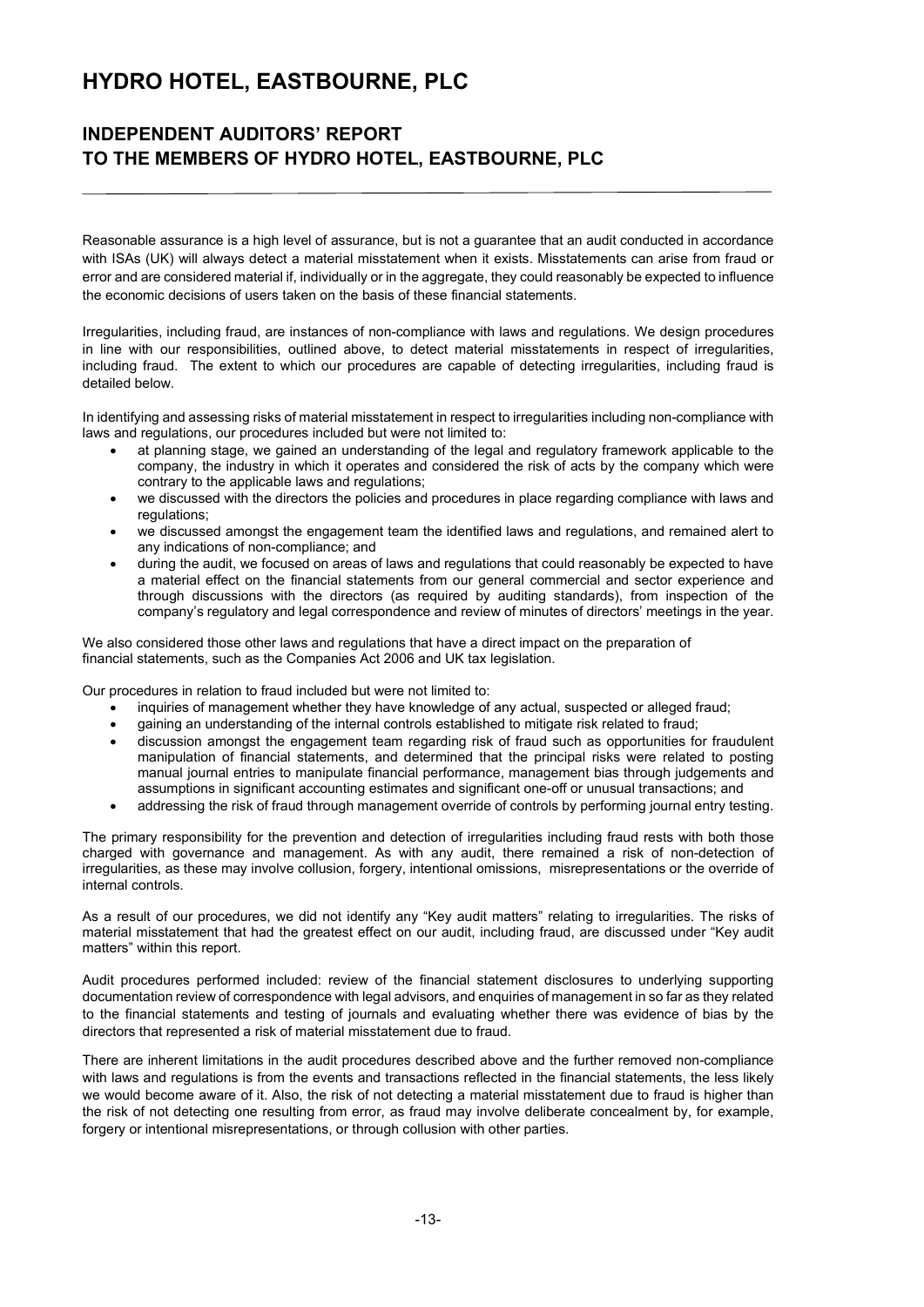### **INDEPENDENT AUDITORS' REPORT TO THE MEMBERS OF HYDRO HOTEL, EASTBOURNE, PLC**

A further description of our responsibilities for the audit of the financial statements is located on the Financial Reporting Council's website at www.frc.org.uk/auditorsresponsibilities. This description forms part of our auditor's report.

#### **Use of our report**

This report is made solely to the Company's members, as a body, in accordance with part 3 of Chapter 16 of the Companies Act 2006. Our audit work has been undertaken so that we might state to the Company's members those matters we are required to state to them in an auditor's report and for no other purpose. To the fullest extent permitted by law, we do not accept or assume responsibility to anyone other than the Company and the Company's members as a body, for our audit work, for this report, or for the opinions we have formed.

#### **Colin Wright (Senior Statutory Auditor)**

**For and on behalf of UHY Hacker Young** Chartered Accountants and Statutory Auditor

*UHY Hacker Young 4 Thomas More Square London E1W 1YW* 

Date: 4 February 2022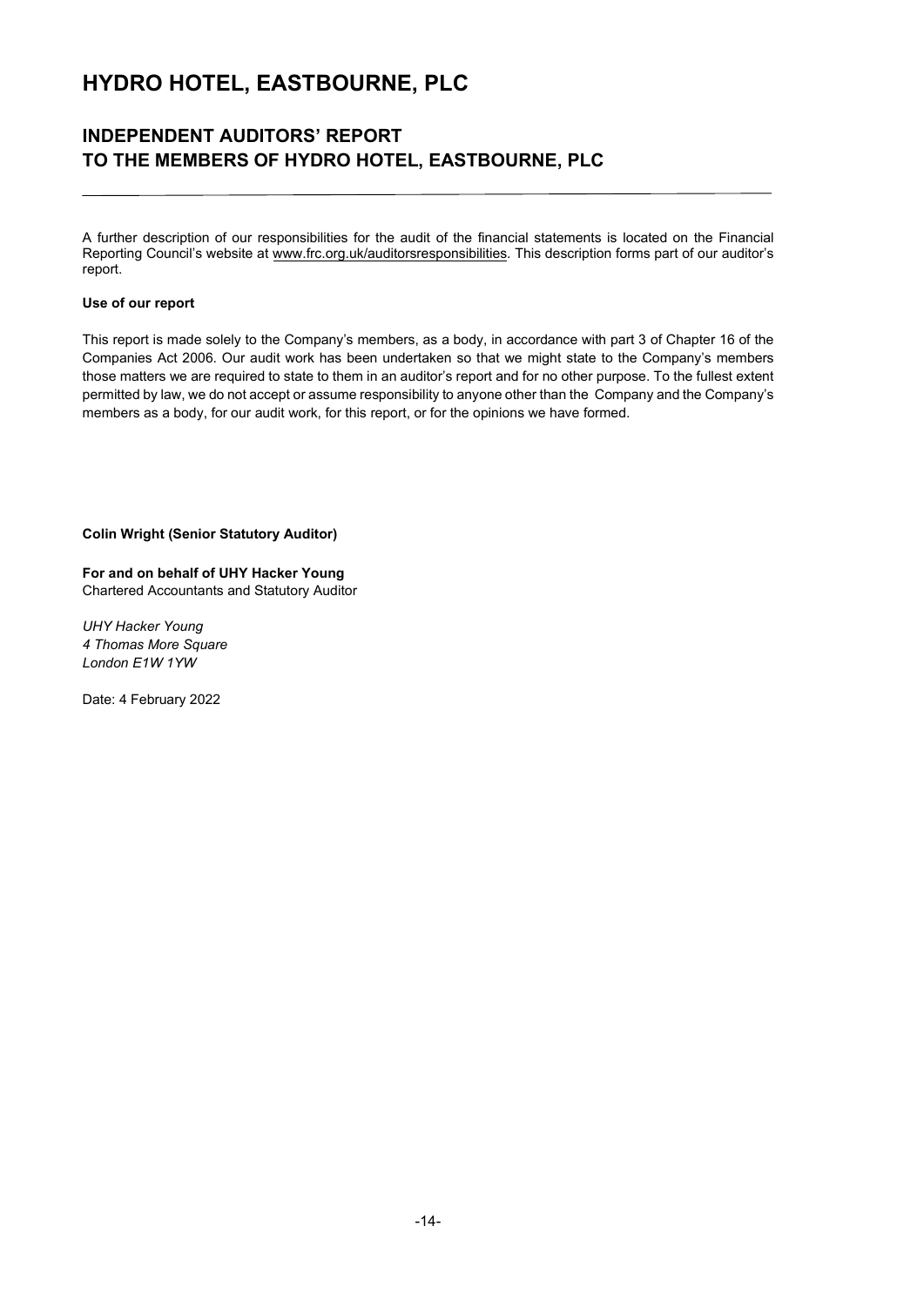## **STATEMENT OF COMPREHENSIVE INCOME** *FOR THE YEAR ENDED 31 OCTOBER 2021*

|                                                                                 | <b>Notes</b> | 2021<br>£                | 2020<br>£                |
|---------------------------------------------------------------------------------|--------------|--------------------------|--------------------------|
| <b>Turnover</b><br>Cost of sales                                                | 4            | 2,791,482<br>(2,444,700) | 2,233,068<br>(2,537,521) |
| Gross profit/(loss)                                                             |              | 346,782                  | (304, 453)               |
| Administrative expenses<br>Other operating income                               | 5            | (237, 241)<br>351,771    | (238, 548)<br>363,619    |
| <b>Operating profit/(loss)</b>                                                  | 6            | 461,312                  | (179, 382)               |
| Interest receivable and similar income<br>Interest payable and similar expenses | 10<br>11     | 5,000<br>(9, 286)        | 7,370<br>(2, 354)        |
| Profit/(loss) before taxation                                                   |              | 457,026                  | (174, 366)               |
| Taxation                                                                        | 12           | (94, 366)                | 35,077                   |
| Profit/(loss) for the financial year                                            |              | 362,660                  | (139, 289)               |
| Earnings per share (basic and diluted)                                          | 30           | 60.44p                   | (23.21)p                 |
|                                                                                 |              | 2021<br>£                | 2020<br>£                |
| Profit/(loss) for the financial year                                            |              | 362,660                  | (139, 289)               |
| Other comprehensive income                                                      |              |                          |                          |
| Total comprehensive income for the year                                         |              | 362,660                  | (139, 289)               |

All profit and total comprehensive income for the year is attributable to the owners of the company.

The Statement of Comprehensive Income has been prepared on the basis that all operations are continuing operations.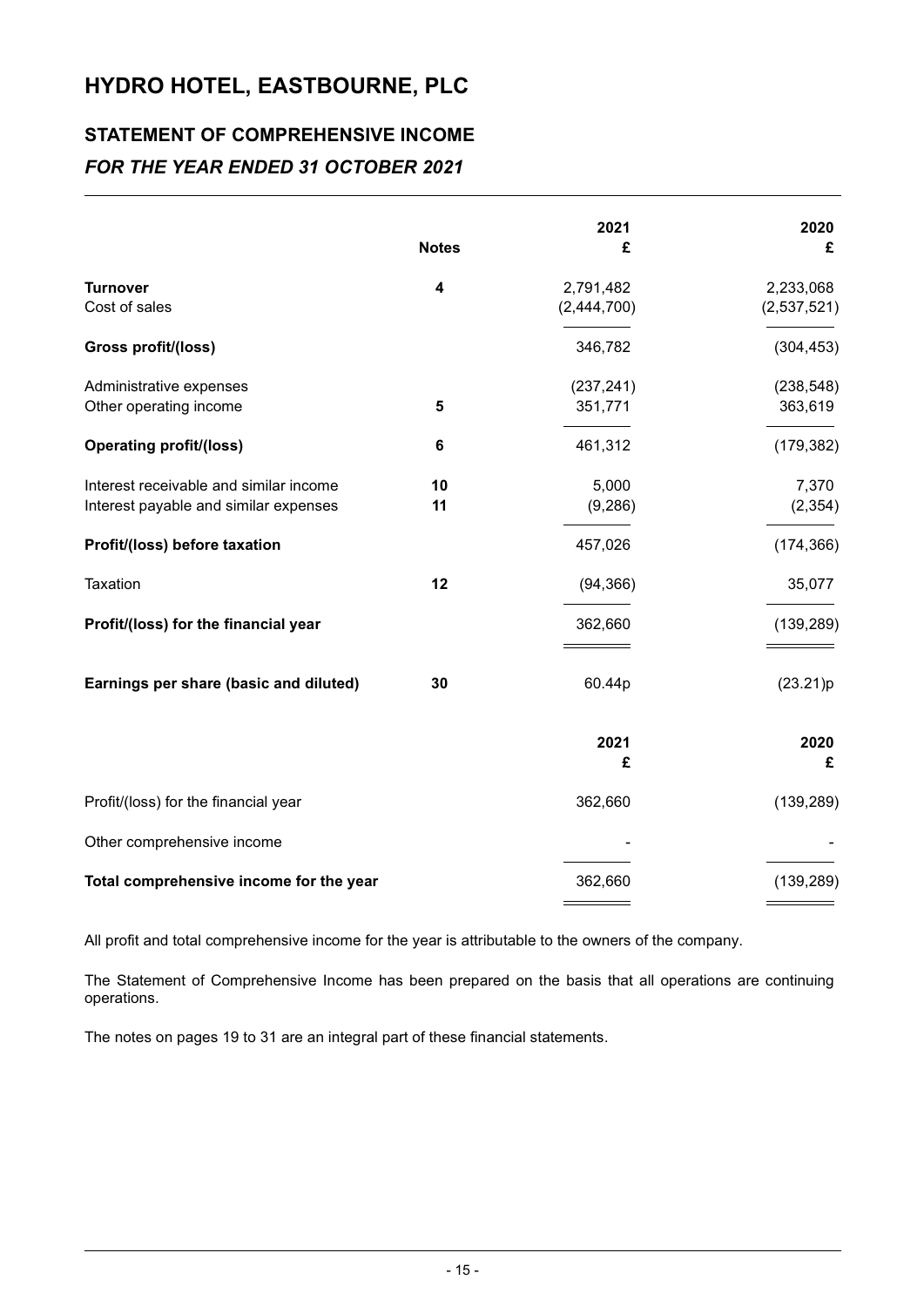### **STATEMENT OF FINANCIAL POSITION**

### *AS AT 31 OCTOBER 2021*

|                                                                   |              |            | 2021      |            | 2020       |  |
|-------------------------------------------------------------------|--------------|------------|-----------|------------|------------|--|
|                                                                   | <b>Notes</b> | £          | £         | £          | £          |  |
| <b>Fixed assets</b>                                               |              |            |           |            |            |  |
| Tangible assets                                                   | 14           |            | 2,500,211 |            | 2,653,876  |  |
| <b>Current assets</b>                                             |              |            |           |            |            |  |
| <b>Stocks</b>                                                     | 16           | 36,657     |           | 27,899     |            |  |
| <b>Debtors</b>                                                    | 17           | 115,672    |           | 128,926    |            |  |
| Investments                                                       | 18           | 451,014    |           | 200,000    |            |  |
| Cash at bank and in hand                                          |              | 1,328,353  |           | 1,025,141  |            |  |
|                                                                   |              | 1,931,696  |           | 1,381,966  |            |  |
| <b>Creditors: amounts falling due within</b><br>one year          | 19           | (677, 291) |           | (388, 609) |            |  |
| <b>Net current assets</b>                                         |              |            | 1,254,405 |            | 993,357    |  |
| <b>Total assets less current liabilities</b>                      |              |            | 3,754,616 |            | 3,647,233  |  |
| <b>Creditors: amounts falling due after</b><br>more than one year | 20           |            |           |            | (240,000)  |  |
| <b>Provisions for liabilities</b>                                 | 22           |            | (94, 380) |            | (109, 657) |  |
| <b>Net assets</b>                                                 |              |            | 3,660,236 |            | 3,297,576  |  |
| <b>Capital and reserves</b>                                       |              |            |           |            |            |  |
| Called up share capital                                           | 25           |            | 600,000   |            | 600,000    |  |
| Revaluation reserve                                               |              |            | 402,651   |            | 406,930    |  |
| Profit and loss reserves                                          |              |            | 2,657,585 |            | 2,290,646  |  |
| <b>Total equity</b>                                               |              |            | 3,660,236 |            | 3,297,576  |  |
|                                                                   |              |            |           |            |            |  |

The financial statements were approved by the Board of Directors and authorised for issue on 4 February 2022 and are signed on its behalf by:

| G C King, MA, CA | C J Bean LL.B(Hons) |
|------------------|---------------------|
| <b>Director</b>  | <b>Director</b>     |

### **Company Registration No. 00044514**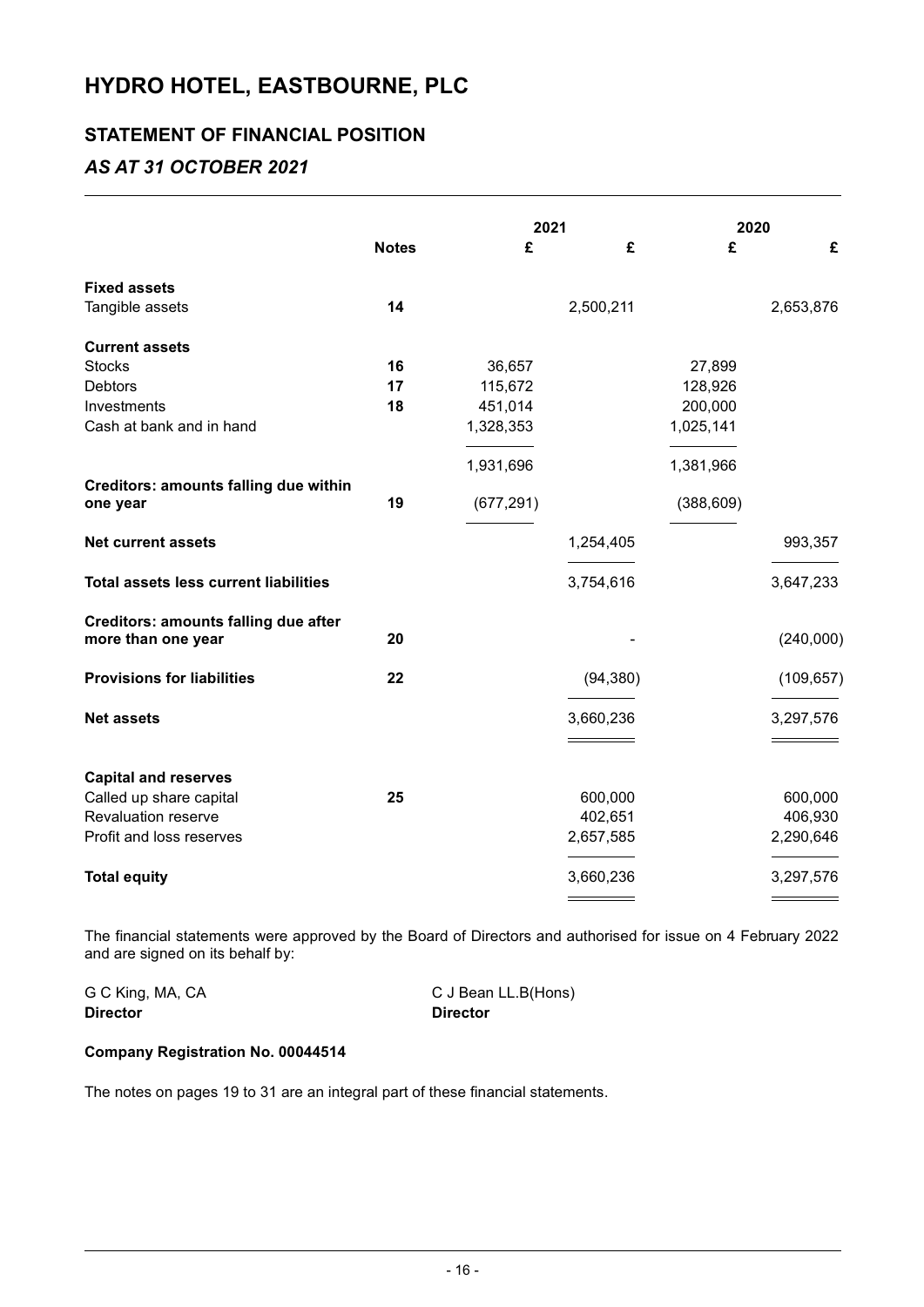## **STATEMENT OF CHANGES IN EQUITY**  *FOR THE YEAR ENDED 31 OCTOBER 2021*

|                                                  | capital      |                          | <b>Share Revaluation</b><br>reserve | <b>Profit and</b><br>loss<br>reserves | Total      |
|--------------------------------------------------|--------------|--------------------------|-------------------------------------|---------------------------------------|------------|
|                                                  | <b>Notes</b> | £                        | £                                   | £                                     | £          |
| <b>Balance at 1 November 2019</b>                |              | 600,000                  | 411,209                             | 2,479,656                             | 3,490,865  |
| Year ended 31 October 2020:                      |              |                          |                                     |                                       |            |
| Loss and total comprehensive income for the year |              |                          |                                     | (139, 289)                            | (139, 289) |
| <b>Dividends</b>                                 | 13           |                          |                                     | (54,000)                              | (54,000)   |
| <b>Transfers</b>                                 |              |                          | (4,279)                             | 4,279                                 |            |
| <b>Balance at 31 October 2020</b>                |              | 600,000                  | 406,930                             | 2,290,646                             | 3,297,576  |
| Year ended 31 October 2021:                      |              |                          |                                     |                                       |            |
| Profit and total comprehensive income for the    |              |                          |                                     |                                       |            |
| year                                             |              |                          |                                     | 362,660                               | 362,660    |
| <b>Transfers</b>                                 |              | $\overline{\phantom{a}}$ | (4,279)                             | 4,279                                 |            |
| <b>Balance at 31 October 2021</b>                |              | 600,000                  | 402,651                             | 2,657,585                             | 3,660,236  |
|                                                  |              |                          |                                     |                                       |            |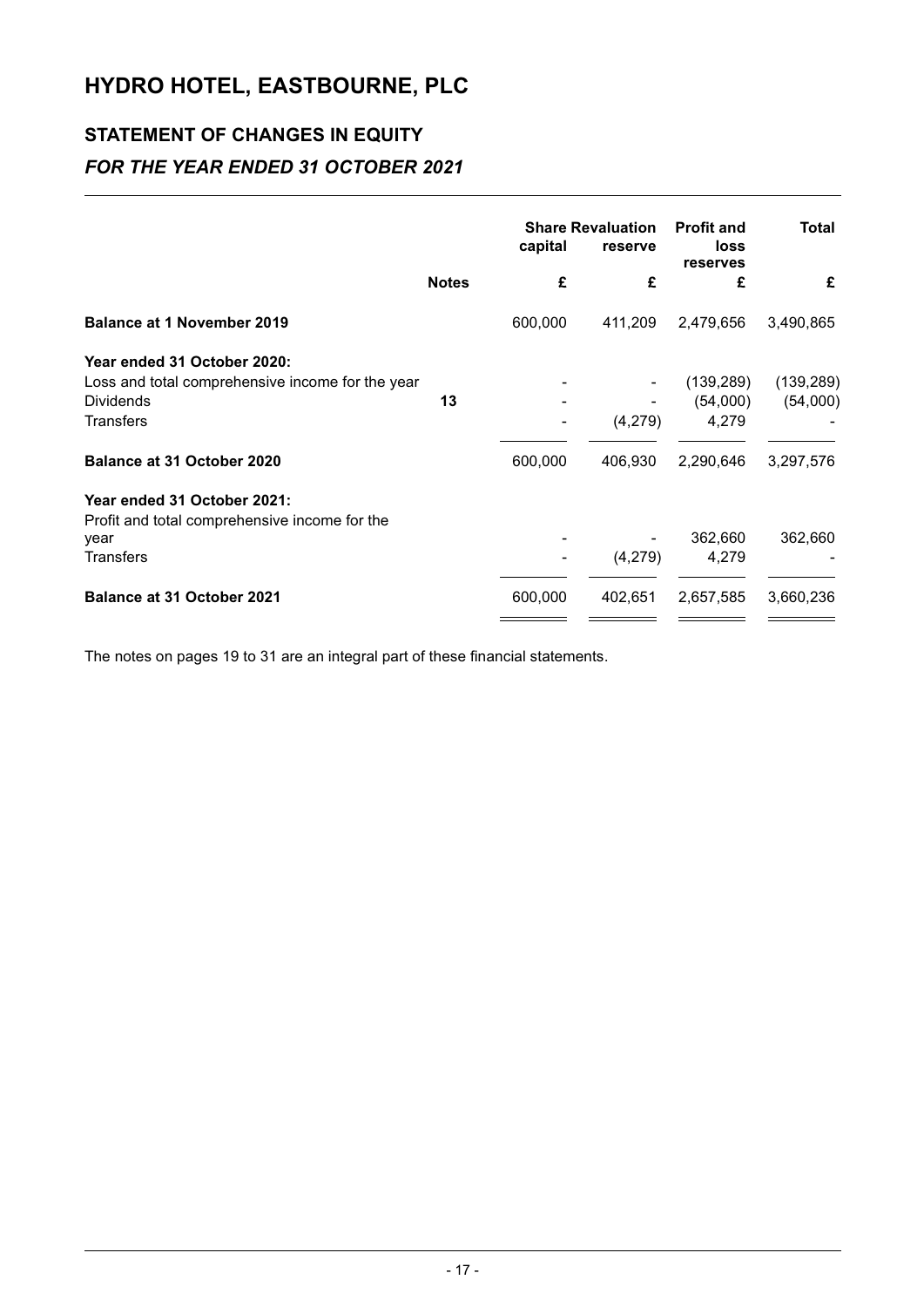## **STATEMENT OF CASH FLOWS**

### *FOR THE YEAR ENDED 31 OCTOBER 2021*

|                                                                                                                                                                                   |              | 2021                             |                               | 2020                      |                                     |
|-----------------------------------------------------------------------------------------------------------------------------------------------------------------------------------|--------------|----------------------------------|-------------------------------|---------------------------|-------------------------------------|
|                                                                                                                                                                                   | <b>Notes</b> | £                                | £                             | £                         | £                                   |
| <b>Cash flows from operating activities</b><br>Cash generated from/(absorbed by)<br>operations<br>Interest paid<br>Income taxes refunded/(paid)                                   | 32           |                                  | 819,165<br>(9, 286)<br>19,334 |                           | (159, 871)<br>(2, 354)<br>(18, 844) |
| Net cash inflow/(outflow) from operating<br>activities                                                                                                                            |              |                                  | 829,213                       |                           | (181,069)                           |
| <b>Investing activities</b><br>Purchase of tangible fixed assets<br>Proceeds on disposal of tangible fixed assets<br>Purchase of other investments and loans<br>Interest received |              | (39, 987)<br>(251, 014)<br>5,000 |                               | (95, 593)<br>847<br>7,370 |                                     |
| Net cash used in investing activities                                                                                                                                             |              |                                  | (286,001)                     |                           | (87, 376)                           |
| <b>Financing activities</b><br>Proceeds of new bank loans<br>Repayment of bank loans<br>Dividends paid                                                                            |              | (240,000)                        |                               | 240,000<br>(54,000)       |                                     |
| Net cash (used in)/generated from<br>financing activities                                                                                                                         |              |                                  | (240,000)                     |                           | 186,000                             |
| Net increase/(decrease) in cash and cash<br>equivalents                                                                                                                           |              |                                  | 303,212                       |                           | (82, 445)                           |
| Cash and cash equivalents at beginning of year                                                                                                                                    |              |                                  | 1,025,141                     |                           | 1,107,586                           |
| Cash and cash equivalents at end of year                                                                                                                                          |              |                                  | 1,328,353                     |                           | 1,025,141                           |
| <b>Relating to:</b><br>Cash at bank and in hand                                                                                                                                   |              |                                  | 1,328,353                     |                           | 1,025,141                           |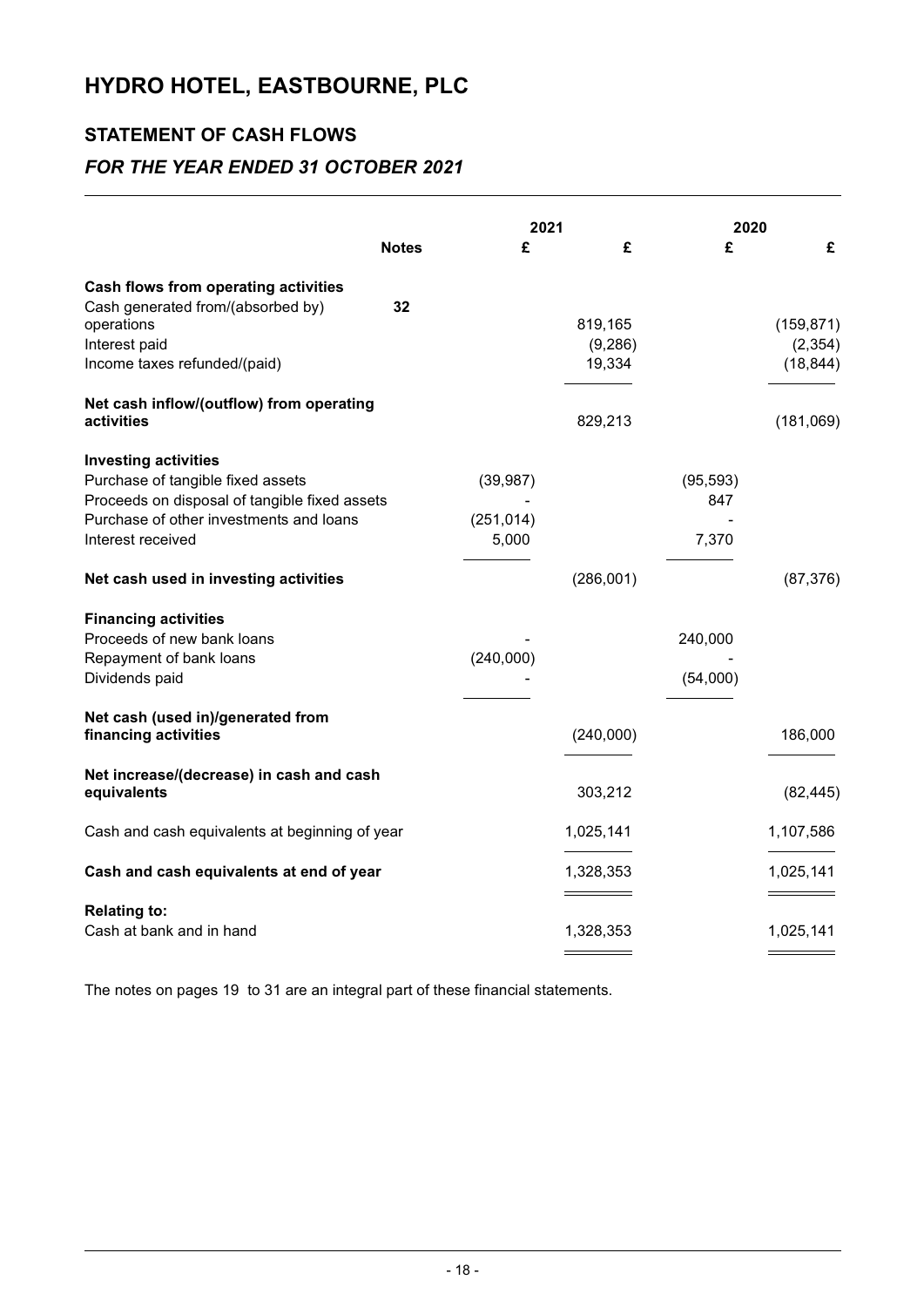### **NOTES TO THE FINANCIAL STATEMENTS**

### *FOR THE YEAR ENDED 31 OCTOBER 2021*

#### **1 Accounting policies**

#### **Company information**

Hydro Hotel, Eastbourne, plc is a public company limited by shares incorporated in England and Wales. The registered office is Hydro Hotel, Mount Road, Eastbourne, East Sussex, BN20 7HZ.

#### **1.1 Accounting convention**

These financial statements have been prepared in accordance with FRS 102 "The Financial Reporting Standard applicable in the UK and Republic of Ireland" ("FRS 102") and the requirements of the Companies Act 2006, under the provisions of the Large and Medium-sized Companies and Groups (Accounts and Reports) regulations 2008 (SI2008/410).

The financial statements are prepared in sterling, which is the functional currency of the company. Monetary amounts in these financial statements are rounded to the nearest £.

The financial statements have been prepared under the historical cost convention, modified to include the revaluation of freehold properties. The principal accounting policies adopted are set out below.

#### **1.2 Going concern**

At the date of this report, there exists considerable uncertainty regarding the potential impact of the Coronavirus and the economic consequences, both within the UK and overseas, which may result from government policies to contain the spread. The duration and geographical extent of any possible lockdown or future government policies are unknown, and so it is not possible to predict what the economic consequences may be and the impact on the company's future ability to continue trading.

The company's business activities, development and performance for the financial year, together with the above factors likely to affect its future development, are set out in the Chairman's Statement and Strategic Report on pages 1 to 5. The Strategic Report also details its approach to managing financial risks. The company has substantial cash balances and financial resources and it annually prepares a cash forecast for the 15 months ahead. In preparing the cash forecast, the directors have used the following key assumptions:

- Income and expenses will be similar to the prior year, adjusted for the anticipated effects of Government financial support and operating restrictions arising from the pandemic

- Capital expenditure is as budgeted for the period to 31 January 2023.

Based on the above, the directors have a reasonable expectation that the company has adequate resources to continue in operational existence for the foreseeable future. Thus they continue to adopt the going concern basis of accounting in preparing the annual financial statements.

#### **1.3 Turnover**

Turnover is the value of goods and services sold to customers and guests after deducting discounts and VAT.

The hotel operates restaurant and bar facilities. Sales of goods are recognised when the restaurant or bar sells a product to a customer.

The hotel supplies conference and event facilities as well as hotel rooms to business and private customers. Sales of rooms and conference and event facilities are recognised on the dates those facilities are used. Deposits received in advance are not recognised as turnover until the day of the stay or event.

In the opinion of the directors the operations of the company comprise one class of business, being hoteliers. The company's main operations are all located within one location, Hydro Hotel.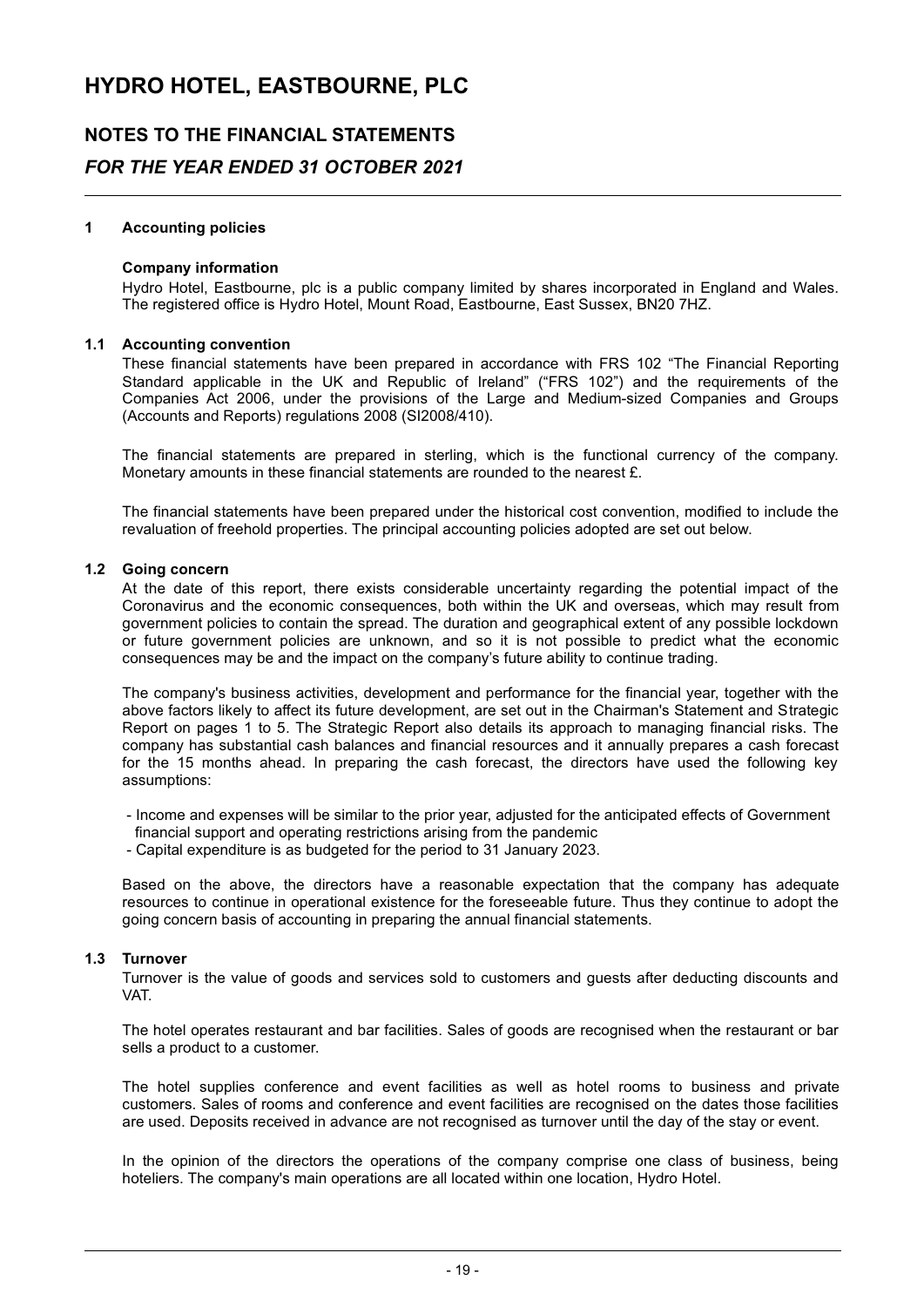### **NOTES TO THE FINANCIAL STATEMENTS (CONTINUED)** *FOR THE YEAR ENDED 31 OCTOBER 2021*

#### **1 Accounting policies (Continued)**

#### **1.4 Tangible fixed assets**

The directors adopted FRS 102 for the company's financial statements for the year ended 31 October 2016. The directors took advantage of the transitional arrangements available to use a previous revaluation of freehold properties, plus later additions, as deemed cost, and to continue to depreciate them over their remaining estimated useful lives. The freehold properties were revalued on 31 October 1990 by a firm of Chartered Surveyors on the open market value basis.

Other tangible fixed assets are initially measured at cost and subsequently measured at cost, net of depreciation and any impairment losses.

| Freehold land           | not depreciated   |
|-------------------------|-------------------|
| Buildings               | 100 years         |
| Furniture and equipment | 5, 10 or 15 years |

The gain or loss arising on the disposal of an asset is determined as the difference between the sale proceeds and the carrying value of the asset, and is credited or charged to profit or loss.

#### **1.5 Impairment of fixed assets**

At each reporting period end date, the company reviews the carrying amounts of its tangible assets to determine whether there is any indication that those assets have suffered an impairment loss. If any such indication exists, the recoverable amount of the asset is estimated in order to determine the extent of the impairment loss (if any).

#### **1.6 Stocks**

Stocks are stated at the lower of cost and net realisable value and comprise consumable provisions and stores.

#### **1.7 Cash at bank and in hand**

Cash and cash equivalents are basic financial assets and include cash in hand and deposits held at call with banks.

#### **1.8 Financial instruments**

The company has elected to apply the provisions of Section 11 'Basic Financial Instruments' and Section 12 'Other Financial Instruments Issues' of FRS 102 to all of its financial instruments.

Financial instruments are recognised in the company's statement of financial position when the company becomes party to the contractual provisions of the instrument.

#### *Basic financial assets*

Basic financial assets, which include debtors, current asset investments and cash and bank balances, are initially measured at transaction price including transaction costs and are subsequently carried at amortised cost using the effective interest method unless the arrangement constitutes a financing transaction, where the transaction is measured at the present value of the future receipts discounted at a market rate of interest. Financial assets classified as receivable within one year are not amortised.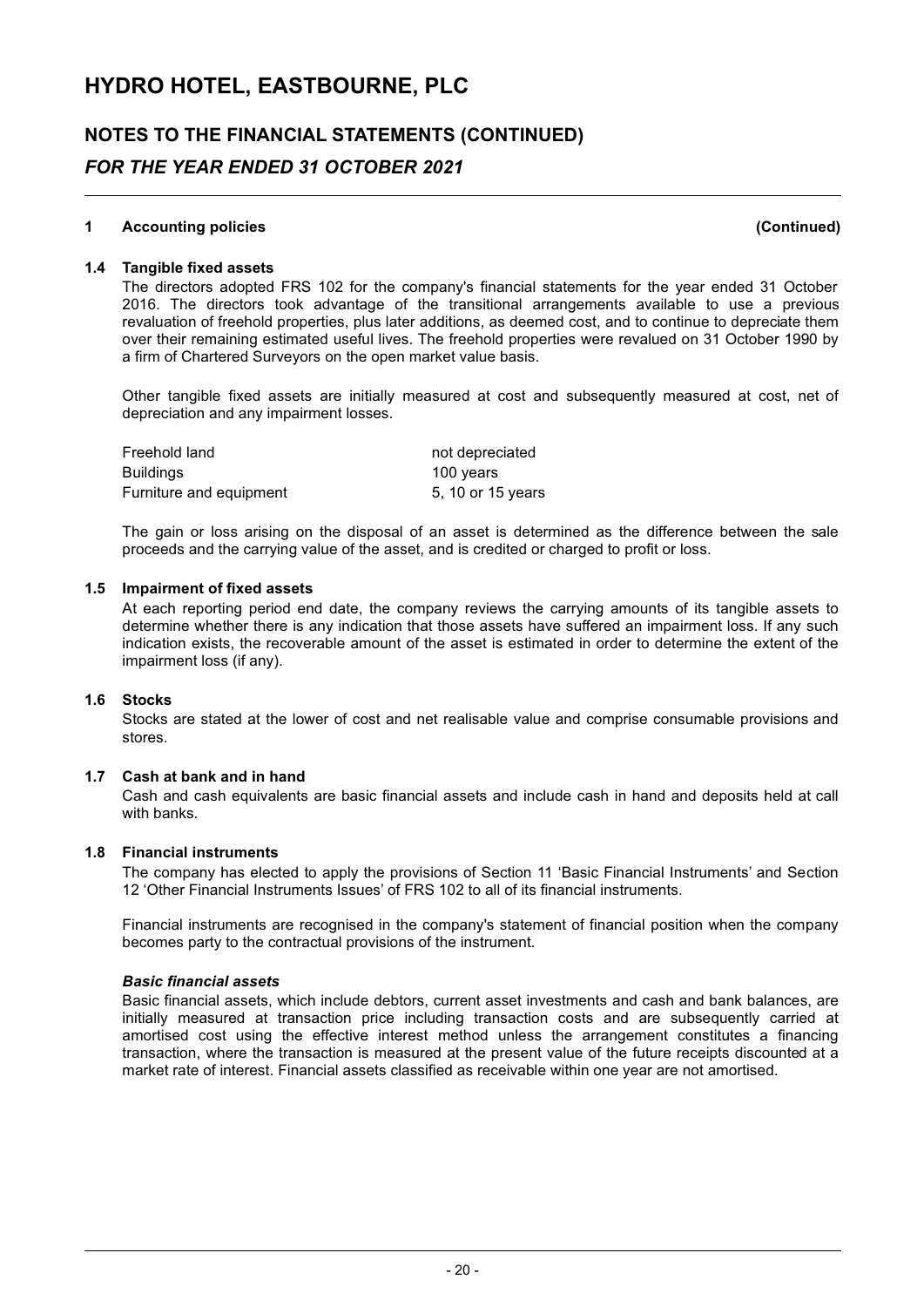## **NOTES TO THE FINANCIAL STATEMENTS (CONTINUED)** *FOR THE YEAR ENDED 31 OCTOBER 2021*

#### **1 Accounting policies (Continued)**

#### *Impairment of financial assets*

Financial assets are assessed for indicators of impairment at each reporting end date.

Financial assets are impaired where there is objective evidence that, as a result of one or more events that occurred after the initial recognition of the financial asset, the estimated future cash flows have been affected. If an asset is impaired, the impairment loss is the difference between the carrying amount and the present value of the estimated cash flows discounted at the asset's original effective interest rate. The impairment loss is recognised in profit or loss.

#### *Basic financial liabilities*

Basic financial liabilities, including creditors, and bank loans that are classified as debt, are initially recognised at transaction price unless the arrangement constitutes a financing transaction, where the debt instrument is measured at the present value of the future payments discounted at a market rate of interest. Financial liabilities classified as payable within one year are not amortised.

#### **1.9 Taxation**

The tax expense for the year comprises current and deferred tax. Tax currently payable, relating to corporation tax, is calculated on the basis of the tax rates and laws that have been enacted or substantively enacted as at the reporting date.

#### *Deferred tax*

Deferred tax is recognised on all timing differences that have originated but not reversed at the reporting date. Transactions or events that result in an obligation to pay more tax in the future or a right to pay less tax in the future give rise to a deferred tax liability or asset. Timing differences are differences between taxable profits and total comprehensive income as stated in the financial statements that arise from the inclusion of income and expenses in tax assessments in years different from those in which they are recognised in the financial statements.

Deferred tax is measured using the tax rates and laws that have been enacted or substantively enacted as at the reporting date, that are expected to apply to the reversal of the timing difference. The tax expense is recognised in the same component of comprehensive income or equity as the transaction, or other event, that resulted in the tax expense.

Deferred income tax assets are recognised only to the extent that, on the basis of all available evidence, it is deemed probable that there will be suitable taxable profits from which the future reversal of the underlying timing differences can be deducted.

Current and deferred tax assets and liabilities are offset only when there is a legally enforceable right to set off the amounts, and there is the intention either to settle on a net basis or to realise the asset and settle the liability simultaneously.

#### **1.10 Employee benefits**

The costs of short-term employee benefits are recognised as a liability and an expense, unless those costs are required to be recognised as part of the cost of stock or fixed assets.

The cost of any unused holiday entitlement is recognised in the period in which the employee's services are received.

#### **1.11 Retirement benefits**

Payments to defined contribution retirement benefit schemes are charged as an expense as they fall due.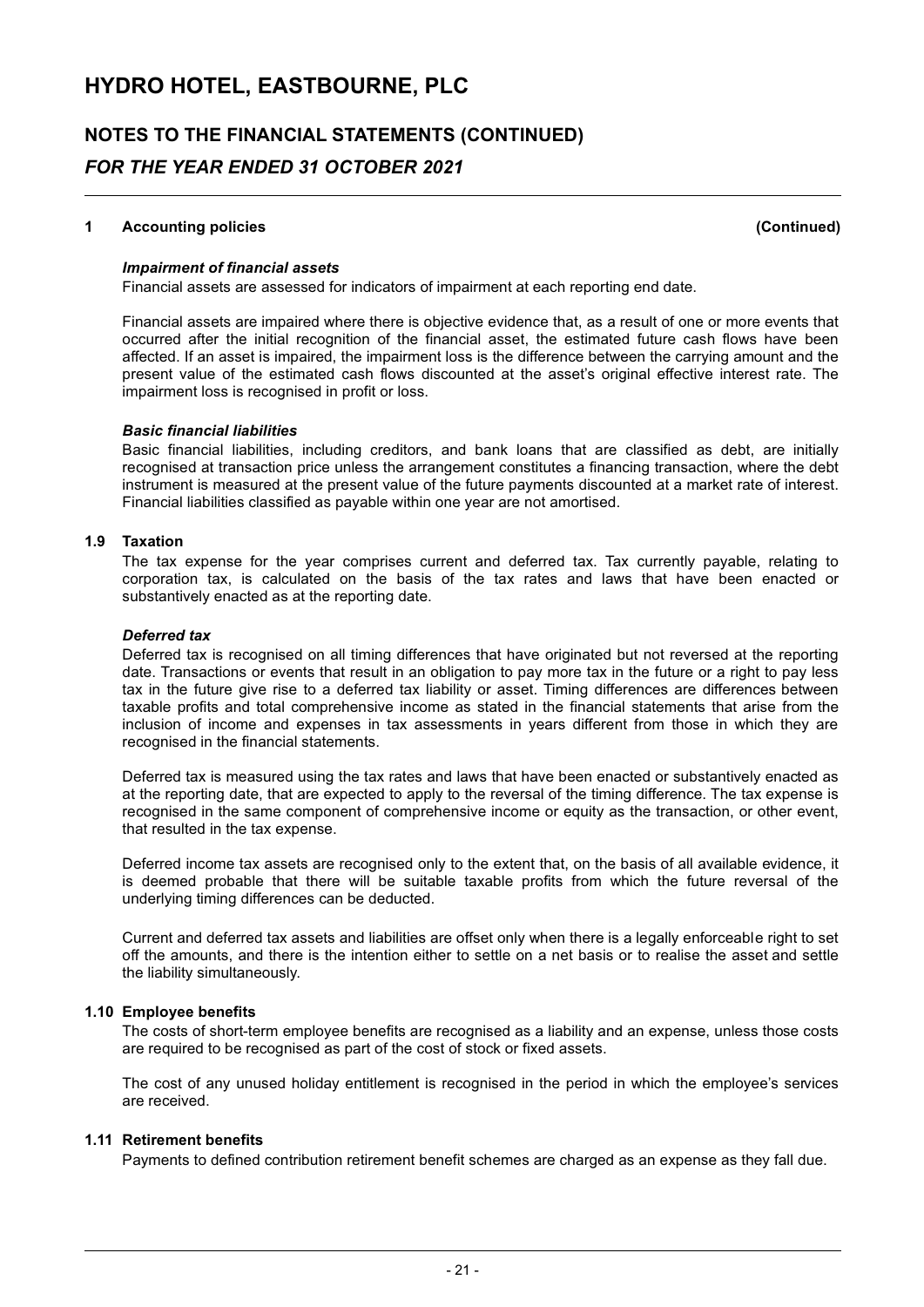## **NOTES TO THE FINANCIAL STATEMENTS (CONTINUED)** *FOR THE YEAR ENDED 31 OCTOBER 2021*

#### **1 Accounting policies (Continued)**

**1.12 Government grants**

Government grants are recognised at the fair value of the asset received or receivable when there is reasonable assurance that the grant conditions will be met and the grants will be received.

A grant that specifies performance conditions is recognised in income when the performance conditions are met. Where a grant does not specify performance conditions it is recognised in income when the proceeds are received or receivable. A grant received before the recognition criteria are satisfied is recognised as a liability.

During the year the company received Government grants and assistance during the Coronavirus pandemic in the form of the payment of staff costs under the Coronavirus Job Retention Scheme and local government grants. It also received financial assistance via the Coronavirus Business Interruption Loan Scheme by which the Government agrees to pay the interest for the first year and any set up costs incurred by the lender on loans taken out under the scheme.

#### **2 Judgements and key sources of estimation uncertainty**

In the application of the company's accounting policies, the directors are required to make judgements, estimates and assumptions about the carrying amount of assets and liabilities that are not readily apparent from other sources. The estimates and associated assumptions are based on historical experience and other factors that are considered to be relevant. Actual results may differ from these estimates.

The estimates and underlying assumptions are reviewed on an ongoing basis. Revisions to accounting estimates are recognised in the period in which the estimate is revised where the revision affects only that period, or in the period of the revision and future periods where the revision affects both current and future periods.

#### **Critical judgements**

There are no judgements made by the directors (apart from those involving estimates) that have a significant effect on amounts recognised in the financial statements.

#### **Key sources of estimation uncertainty**

The estimates and assumptions which have a significant risk of causing a material adjustment to the carrying amount of assets and liabilities are as follows:

#### *Depreciation and residual values*

The directors have reviewed the asset lives of the freehold property and have concluded that asset lives and residual values are appropriate.

#### **3 Segmental reporting**

The company has only one operating segment being the operation of a hotel, and one geographical segment being the United Kingdom. The chief operating decision maker is the Board of Directors. The company's operations meet the aggregation criteria set out in paragraph 22 of IFRS 8 'Operating Segments' and as such the company reports the business as one reportable segment.

None of the company's customers individually contribute over 10% of the total revenues.

All of the company's assets and liabilities are located in one geographical market being the United Kingdom.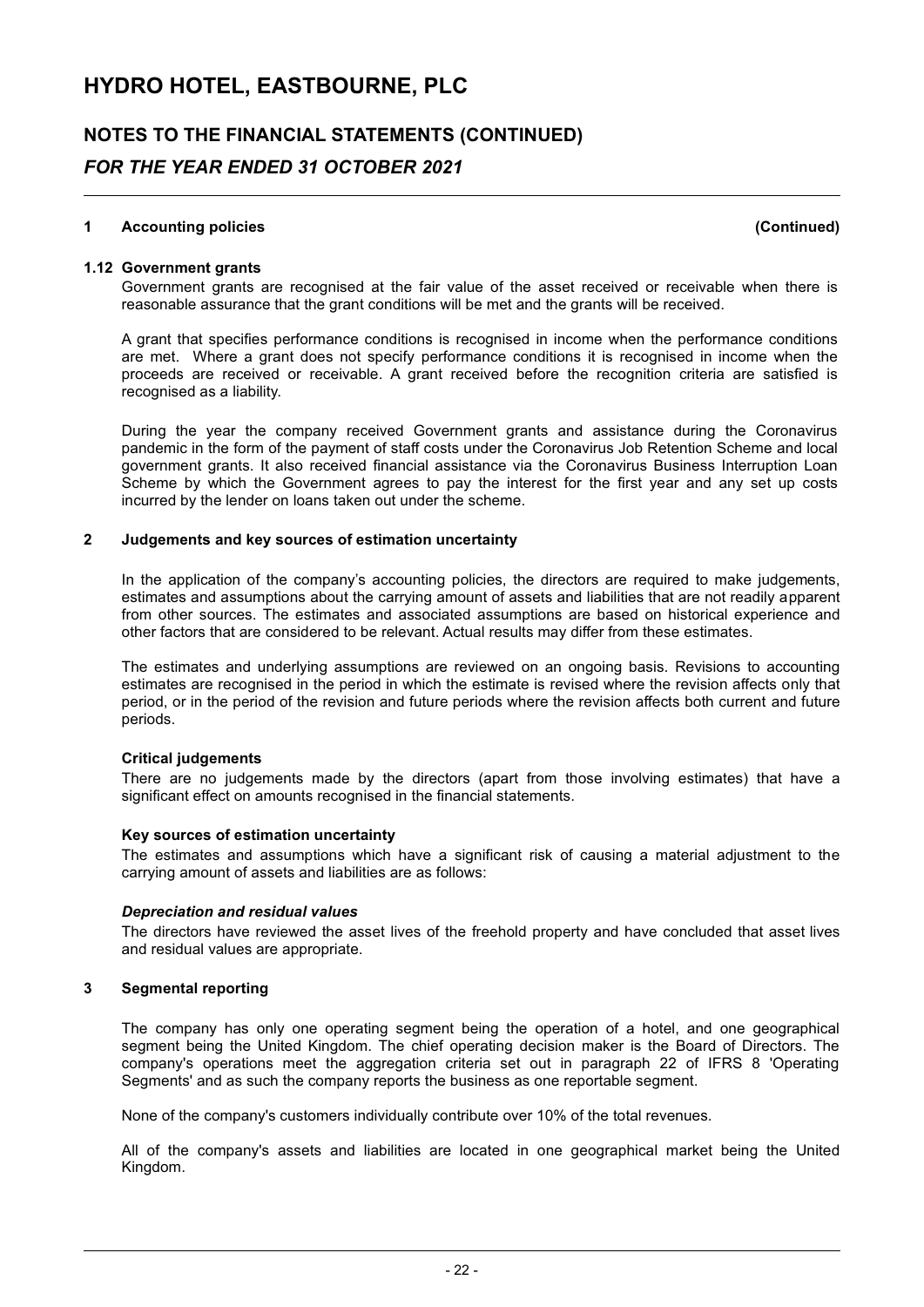## **NOTES TO THE FINANCIAL STATEMENTS (CONTINUED)** *FOR THE YEAR ENDED 31 OCTOBER 2021*

#### **4 Turnover and other revenue**

An analysis of the company's turnover is as follows:

|                                            | 2021<br>£ | 2020<br>£ |
|--------------------------------------------|-----------|-----------|
| <b>Turnover</b>                            |           |           |
| Sales of rooms, conferences and events     | 1,328,218 | 893,878   |
| Sales from restaurant and bar              | 1,463,264 | 1,339,190 |
|                                            | 2,791,482 | 2,233,068 |
| Turnover analysed by geographical market   | 2021      | 2020      |
|                                            | £         | £         |
| United Kingdom                             | 2,791,482 | 2,233,068 |
|                                            |           |           |
| 5<br>Other operating income                |           |           |
|                                            | 2021<br>£ | 2020<br>£ |
| <b>Income</b>                              |           |           |
| Other operating income - Government grants | 351,771   | 363,619   |

During the year the company received Government grants and assistance during the Coronavirus pandemic in the form of the payment of staff costs under the Coronavirus Job Retention Scheme. It also received financial assistance via the Coronavirus Business Interruption Loan Scheme by which the Government agrees to pay the interest for the first year and any set up costs incurred by the lender on loans taken out under the scheme.

The other operating income in these accounts reflects the support received from local government grants, the income claimed under the Coronavirus Job Retention Scheme and the financial assistance with the interest that would have otherwise been incurred on the business loan taken out by the company under the Coronavirus Business Interruption Loan Scheme (see note 21).

| 6 | <b>Operating profit/(loss)</b>                                             |         |         |
|---|----------------------------------------------------------------------------|---------|---------|
|   |                                                                            | 2021    | 2020    |
|   | Operating profit/(loss) for the year is stated after charging/(crediting): |         | £       |
|   | Depreciation of owned tangible fixed assets                                | 190.102 | 200.723 |
|   | Loss/(profit) on disposal of tangible fixed assets                         | 3.550   | (203)   |
|   | Cost of stocks recognised as an expense                                    | 370.169 | 373.426 |
|   |                                                                            |         |         |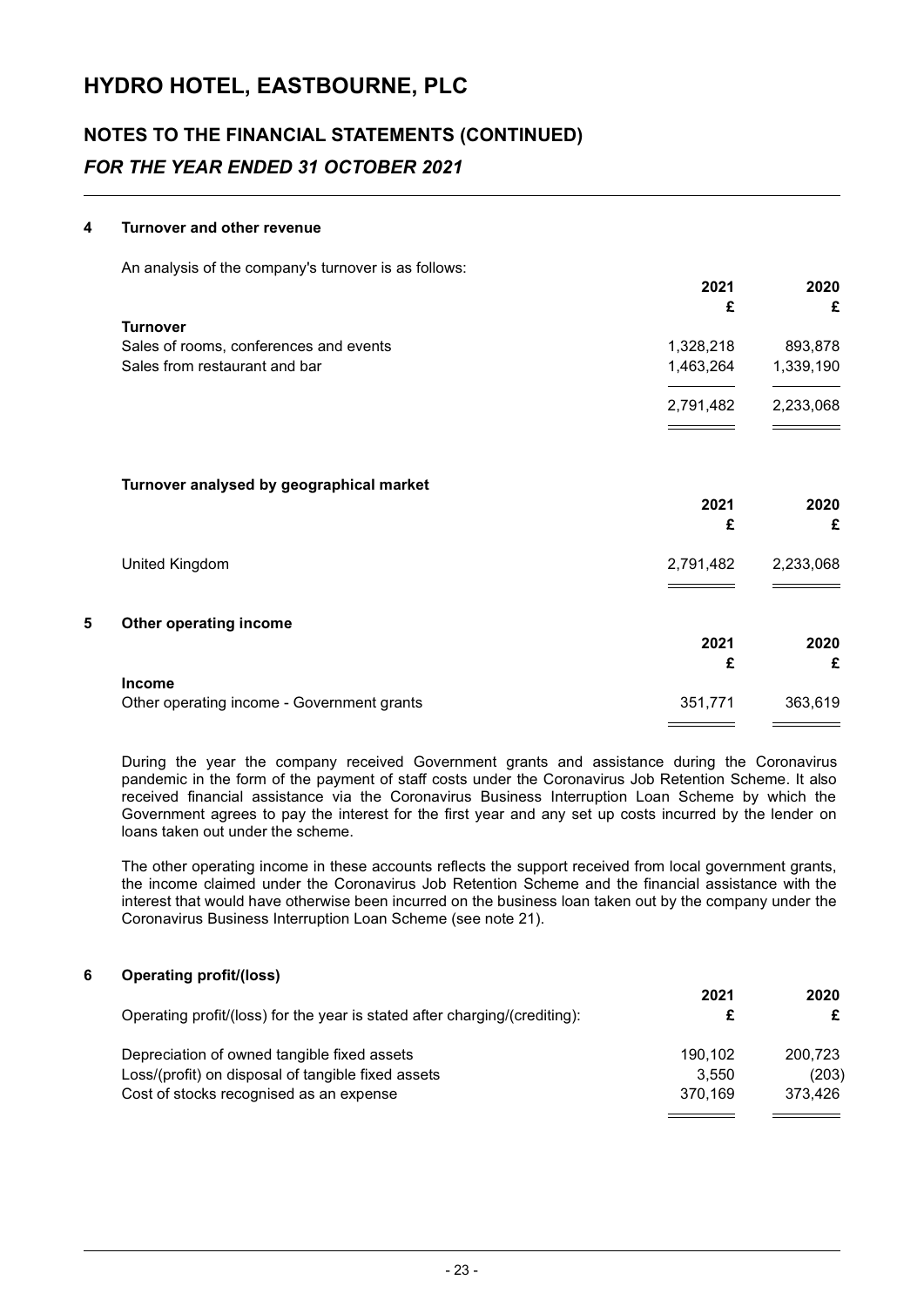## **NOTES TO THE FINANCIAL STATEMENTS (CONTINUED)** *FOR THE YEAR ENDED 31 OCTOBER 2021*

#### **7 Auditor's remuneration**

| Fees payable to the company's auditor and associates:                    | 2021   | 2020   |
|--------------------------------------------------------------------------|--------|--------|
| <b>For audit services</b><br>Audit of the company's financial statements | 20,000 | 21.500 |

#### **8 Employees**

The average monthly number of persons employed by the company during the year was:

|                                         | 2021<br><b>Number</b> | 2020<br><b>Number</b> |
|-----------------------------------------|-----------------------|-----------------------|
| Management and administrative           | 12                    | 10                    |
| Operational                             | 60                    | 74                    |
|                                         | 72                    | 84                    |
| Their aggregate remuneration comprised: |                       |                       |
|                                         | 2021                  | 2020                  |
|                                         | £                     | £                     |
| Wages and salaries                      | 1,263,822             | 1,343,554             |
| Social security costs                   | 91,488                | 91,118                |
| Pension costs                           | 29,097                | 33,578                |
|                                         | 1,384,407             | 1,468,250             |
| Redundancy payments made or committed   |                       | 8,788                 |
|                                         |                       |                       |

Last year, redundancy payments totalling £8,788 were made to two employees, based upon the statutory redundancy pay provisions. This amount was included in creditors at 31 October 2020.

### **9 Directors' remuneration**

|                                      | 2021   | 2020<br>£ |
|--------------------------------------|--------|-----------|
| Remuneration for qualifying services | 45.155 | 45,366    |

The amount of employer's pension contributions paid by the company on behalf of the directors during the year was £Nil (2020: £Nil)

The number of directors accruing benefits under the company's defined contribution pension scheme was none (2020: None).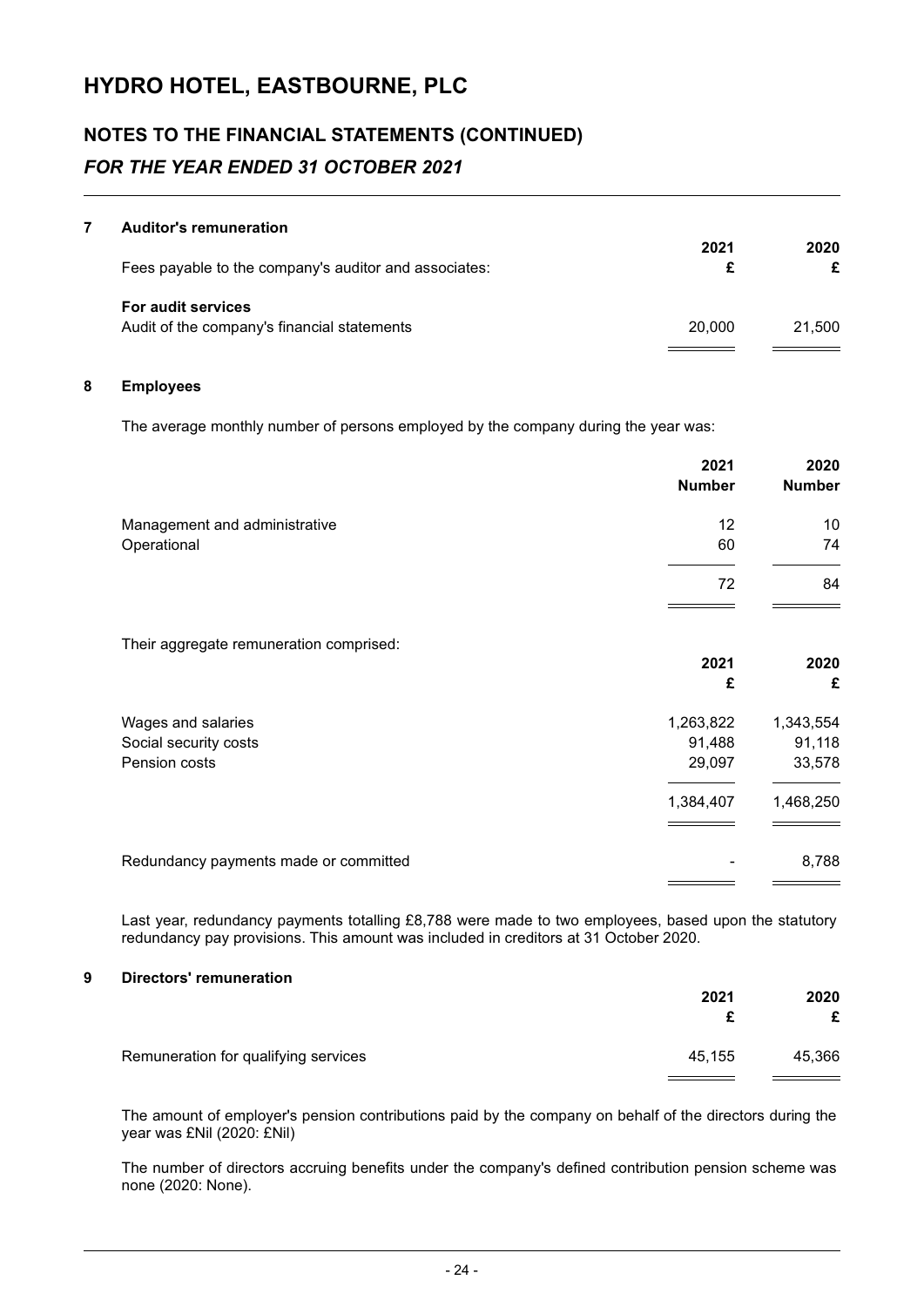## **NOTES TO THE FINANCIAL STATEMENTS (CONTINUED)** *FOR THE YEAR ENDED 31 OCTOBER 2021*

| Interest receivable and similar income                        |                                                                                                                                                                                                                                                                             |                                             |
|---------------------------------------------------------------|-----------------------------------------------------------------------------------------------------------------------------------------------------------------------------------------------------------------------------------------------------------------------------|---------------------------------------------|
|                                                               | 2021                                                                                                                                                                                                                                                                        | 2020                                        |
|                                                               |                                                                                                                                                                                                                                                                             | £                                           |
|                                                               |                                                                                                                                                                                                                                                                             | 5,366                                       |
| Interest on bank deposits                                     | 1,608                                                                                                                                                                                                                                                                       | 2,004                                       |
| Total income                                                  | 5,000                                                                                                                                                                                                                                                                       | 7,370                                       |
|                                                               |                                                                                                                                                                                                                                                                             |                                             |
|                                                               | 2021                                                                                                                                                                                                                                                                        | 2020                                        |
|                                                               | £                                                                                                                                                                                                                                                                           | £                                           |
| Interest on financial liabilities measured at amortised cost: |                                                                                                                                                                                                                                                                             |                                             |
| Interest on bank overdrafts and loans                         | 9,286                                                                                                                                                                                                                                                                       | 2,354                                       |
| <b>Taxation</b>                                               |                                                                                                                                                                                                                                                                             |                                             |
|                                                               | 2021                                                                                                                                                                                                                                                                        | 2020                                        |
|                                                               | £                                                                                                                                                                                                                                                                           | £                                           |
| <b>Current tax</b>                                            |                                                                                                                                                                                                                                                                             |                                             |
|                                                               |                                                                                                                                                                                                                                                                             | (18, 844)                                   |
|                                                               |                                                                                                                                                                                                                                                                             |                                             |
|                                                               |                                                                                                                                                                                                                                                                             | (11, 155)                                   |
|                                                               |                                                                                                                                                                                                                                                                             | (5,078)                                     |
|                                                               |                                                                                                                                                                                                                                                                             |                                             |
| Total deferred tax                                            | (15, 767)                                                                                                                                                                                                                                                                   | (16, 233)                                   |
|                                                               |                                                                                                                                                                                                                                                                             |                                             |
| Total tax charge/(credit)                                     | 94,366                                                                                                                                                                                                                                                                      | (35,077)                                    |
|                                                               | Interest income<br>Interest on cash at bank and in hand<br>Interest payable and similar expenses<br>UK corporation tax on profits for the current period<br><b>Deferred tax</b><br>Origination and reversal of timing differences<br>Adjustment in respect of prior periods | £<br>3,392<br>110,133<br>(15, 277)<br>(490) |

The actual charge/(credit) for the year can be reconciled to the expected charge/(credit) for the year based on the profit or loss and the standard rate of tax as follows:

|                                                                                                                                                                                                                                                                    | 2021<br>£       | 2020<br>£                  |
|--------------------------------------------------------------------------------------------------------------------------------------------------------------------------------------------------------------------------------------------------------------------|-----------------|----------------------------|
| Profit/(loss) before taxation                                                                                                                                                                                                                                      | 457.026         | (174, 366)                 |
| Expected tax charge/(credit) based on the standard rate of corporation tax in<br>the UK of 19.00% (2020: 19.00%)<br>Tax effect of expenses that are not deductible in determining taxable profit<br>Tax effect of income not taxable in determining taxable profit | 86.835<br>7.531 | (33, 130)<br>(1,986)<br>39 |
| Taxation charge/(credit) for the year                                                                                                                                                                                                                              | 94.366          | (35,077)                   |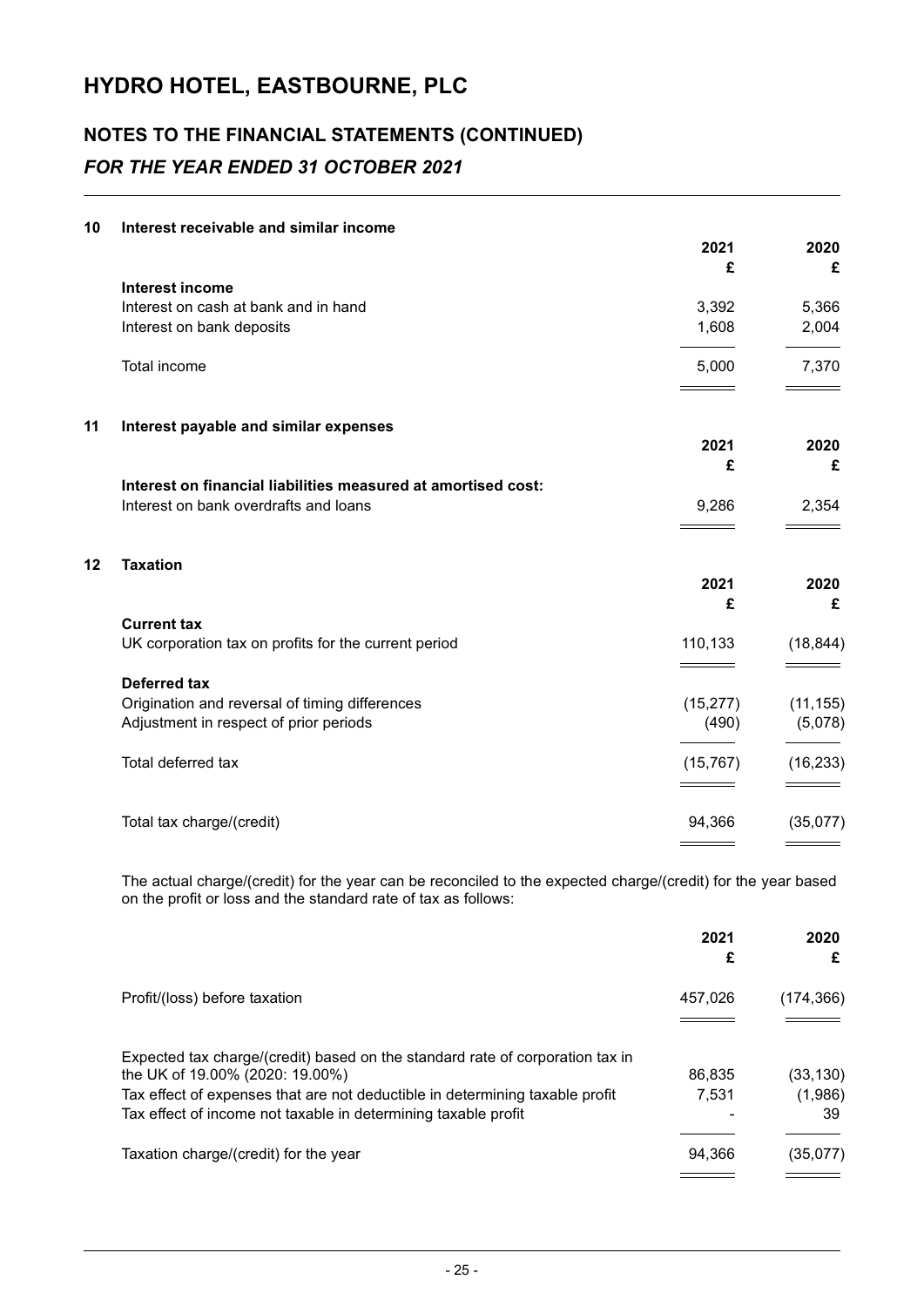### **NOTES TO THE FINANCIAL STATEMENTS (CONTINUED)**

### *FOR THE YEAR ENDED 31 OCTOBER 2021*

#### **12 Taxation (Continued)**

The corporation tax rate for the year ended 31 October 2021 was 19%. The Corporation Tax rate of 19% was enacted with effect from 1 April 2017 and the Finance Act 2016 legislated the UK Corporation Tax rate to decrease to 17% from 1 April 2020. However, on the 17th March 2020, using the Provisional Collection of Taxes Act 1968, the UK Government cancelled the proposed drop in Corporation Tax rate to 17%.

At 31 October 2021, a deferred tax liability of £94,380 (2020 £109,657) has been recognised due to the reversal of timing differences and the additional tax liability expected to arise.

During the year beginning 1 November 2021, the net reversal of deferred tax liabilities is expected to reduce the corporation tax charge in the accounts for the year by approximately £12,063. This is due to the effect of capital allowances being claimed earlier than depreciation charged. As from 1 April 2023 the corporation tax rate will rise to 25%.

#### **13 Dividends**

|                                       | 2021                     | 2020   |
|---------------------------------------|--------------------------|--------|
|                                       | Total                    | Total  |
|                                       |                          | £      |
| Paid during the year:                 |                          |        |
| First interim dividend 0p (2020 9.0p) | $\overline{\phantom{a}}$ | 54,000 |
|                                       |                          |        |

#### **14 Tangible fixed assets**

|                                    | Freehold<br>land and<br>buildings<br>£ | <b>Furniture</b><br>and<br>equipment<br>£ | Total<br>£ |
|------------------------------------|----------------------------------------|-------------------------------------------|------------|
| Cost                               |                                        |                                           |            |
| At 1 November 2020                 | 2,113,280                              | 3,300,809                                 | 5,414,089  |
| Additions                          |                                        | 39,987                                    | 39,987     |
| <b>Disposals</b>                   |                                        | (43, 221)                                 | (43, 221)  |
| At 31 October 2021                 | 2,113,280                              | 3,297,575                                 | 5,410,855  |
| <b>Depreciation and impairment</b> |                                        |                                           |            |
| At 1 November 2020                 | 238,769                                | 2,521,444                                 | 2,760,213  |
| Depreciation charged in the year   | 13,955                                 | 176,147                                   | 190,102    |
| Eliminated in respect of disposals |                                        | (39, 671)                                 | (39, 671)  |
| At 31 October 2021                 | 252,724                                | 2,657,920                                 | 2,910,644  |
| <b>Carrying amount</b>             |                                        |                                           |            |
| At 31 October 2021                 | 1,860,556                              | 639,655                                   | 2,500,211  |
| At 31 October 2020                 | 1,874,511                              | 779,365                                   | 2,653,876  |
|                                    |                                        |                                           |            |

Land and buildings with a carrying amount of £1,860,556 were revalued at 31 October 1990 by a firm of Chartered Surveyors not connected with the company on the basis of market value.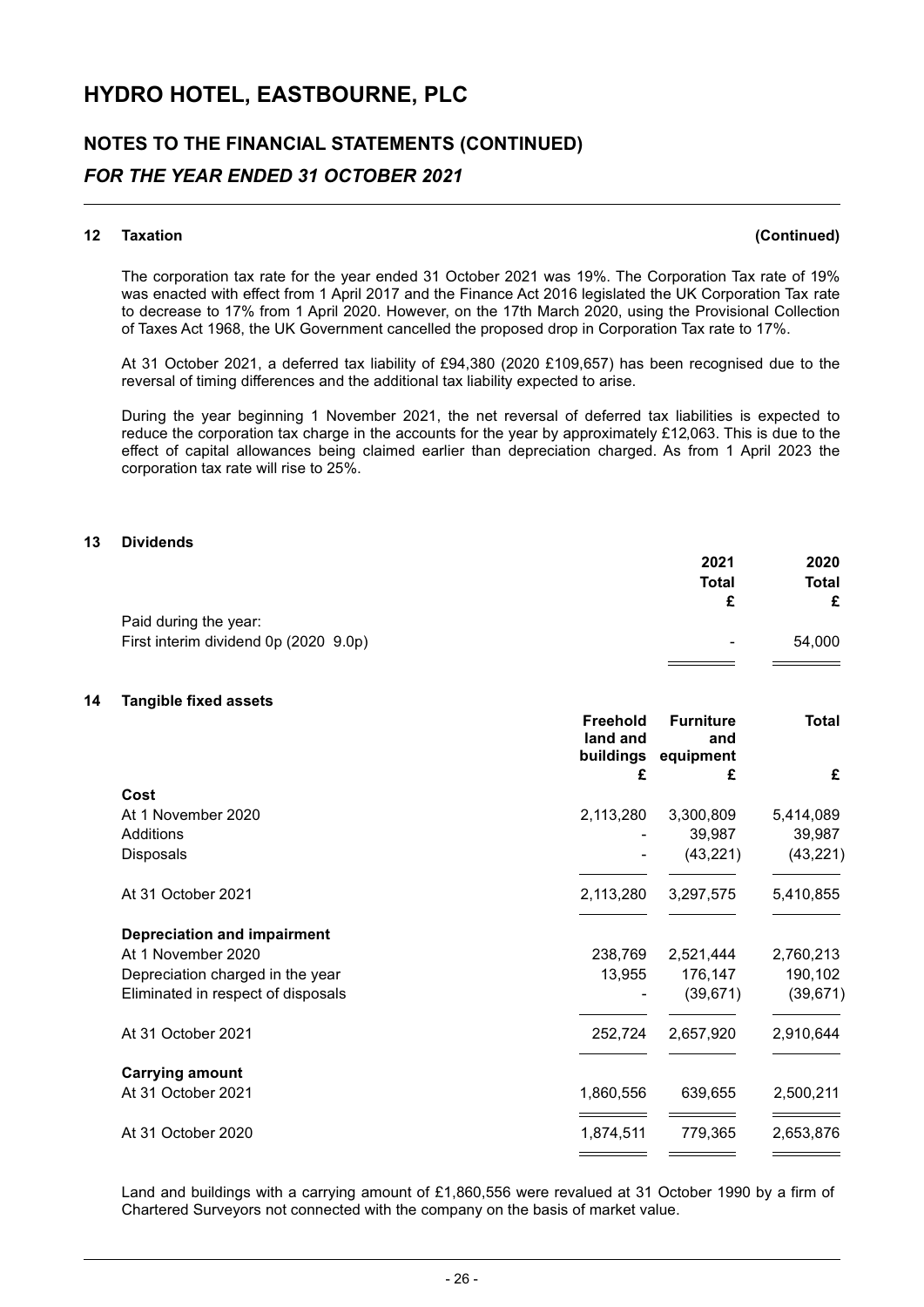## **NOTES TO THE FINANCIAL STATEMENTS (CONTINUED)**

### *FOR THE YEAR ENDED 31 OCTOBER 2021*

## **14 Tangible fixed assets (Continued)** If revalued assets were stated on an historical cost basis rather than at deemed cost, the total amounts included would have been as follows: **2021 2020 £ £** Cost 1,191,130 1,191,130 Accumulated depreciation (158,592) (148,915) Carrying value 2, 2015 1,032,538 1,042,215 **15 Financial instruments 2021 2020 £ £ Carrying amount of financial assets** Debt instruments measured at amortised cost 76,259 75,634 Instruments measured at fair value through profit or loss 451,014 200,000 **Carrying amount of financial liabilities** Measured at amortised cost **450,908** 538,165 **16 Stocks 2021 2020 £ £** Consumable provisions and stores 36,657 27,899 **17 Debtors 2021 2020 Amounts falling due within one year: £ £** Trade debtors and the set of the set of the set of the set of the set of the set of the set of the set of the set of the set of the set of the set of the set of the set of the set of the set of the set of the set of the se Corporation tax recoverable  $\sim$  18,844 Other debtors 2,285 Prepayments and accrued income 39,413 63,631 115,672 128,926 **18 Current asset investments 2021 2020**

|                      |         | £       |
|----------------------|---------|---------|
| Unlisted investments | 451,014 | 200,000 |
|                      |         |         |

Unlisted investments consist of short-term deposits in two 95 day business notice accounts with managed rates of interest of 0.75% and 0.55%.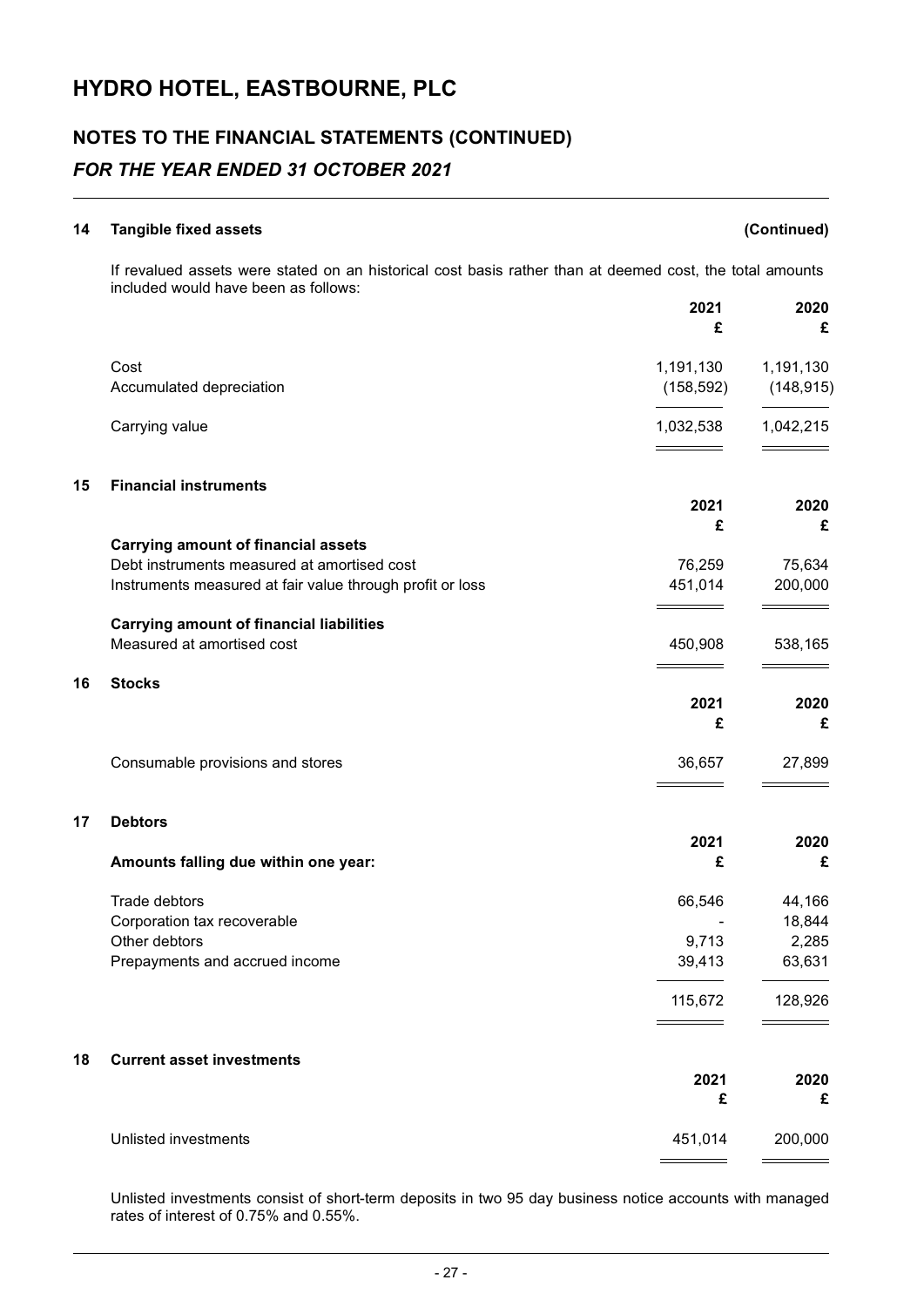## **NOTES TO THE FINANCIAL STATEMENTS (CONTINUED)** *FOR THE YEAR ENDED 31 OCTOBER 2021*

#### **19 Creditors: amounts falling due within one year**

|    |                                                         |              | 2021<br>£ | 2020<br>£ |
|----|---------------------------------------------------------|--------------|-----------|-----------|
|    | Trade creditors                                         |              | 152,487   | 116,282   |
|    | Corporation tax                                         |              | 110,133   |           |
|    | Other taxation and social security                      |              | 116,250   | 90,444    |
|    | Accruals and deferred income                            |              | 298,421   | 181,883   |
|    |                                                         |              | 677,291   | 388,609   |
|    |                                                         |              |           |           |
| 20 | Creditors: amounts falling due after more than one year |              |           |           |
|    |                                                         |              | 2021      | 2020      |
|    |                                                         | <b>Notes</b> | £         | £         |
|    | Bank loans and overdrafts                               | 21           |           | 240,000   |
|    |                                                         |              |           |           |
| 21 | <b>Loans and overdrafts</b>                             |              | 2021      | 2020      |
|    |                                                         |              | £         | £         |
|    | <b>Bank loans</b>                                       |              |           | 240,000   |
|    |                                                         |              |           |           |
|    | Payable after one year                                  |              |           | 240,000   |
|    |                                                         |              |           |           |

The company took out a Coronavirus Business Interruption Loan of £240,000 on 17 August 2020 with Metro Bank plc. This loan is guaranteed by the Department of Business, Energy and Industrial Strategy. The loan was originally repayable over 6 years by 60 monthly instalments of the capital and interest starting September 2021. However, the loan was repaid in full in August 2021. No interest or capital were payable by the company in the first 12 months from taking out the loan, as the Government paid the lender the first year's interest under the terms of the scheme. To reflect this assistance from the Government, the interest that would have been payable has been included under interest payable (see note 11) and the Government assistance received to pay this interest has been included in Other operating income (see note 5). From September 2021, Interest would have been charged on the loan at an interest rate of the aggregate of the margin rate of 4.75% per annum and the Metro Bank base lending rate, currently standing at 0.1% per annum. This interest rate has been used to determine the Government assistance received up to August 2021, when the loan was repaid in full.

#### **22 Provisions for liabilities**

|                          |    | 2021   | 2020<br>£ |
|--------------------------|----|--------|-----------|
| Deferred tax liabilities | 23 | 94,380 | 109,657   |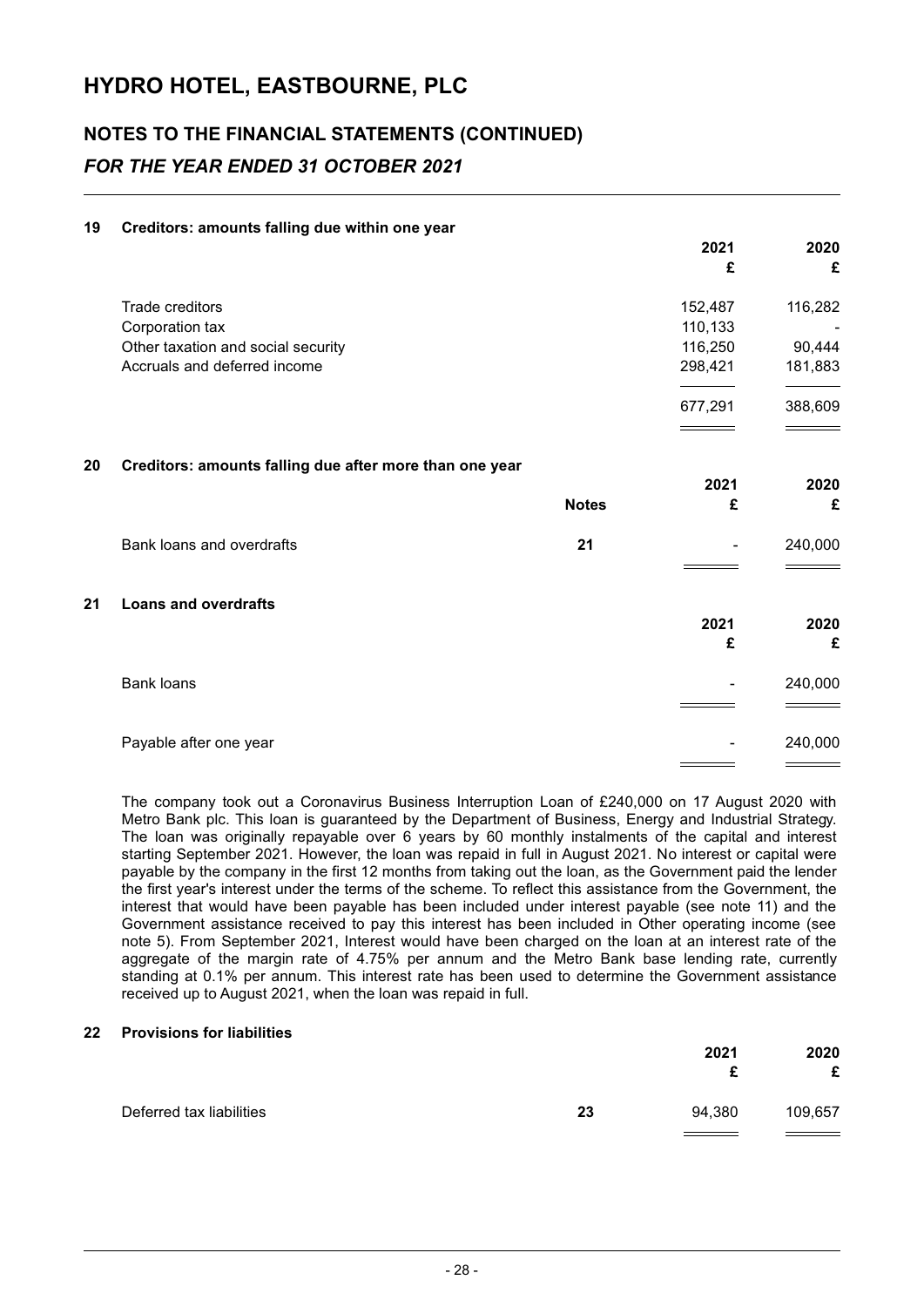## **NOTES TO THE FINANCIAL STATEMENTS (CONTINUED)** *FOR THE YEAR ENDED 31 OCTOBER 2021*

#### **23 Deferred taxation**

Deferred tax assets and liabilities are offset where the company has a legally enforceable right to do so. The following is the analysis of the deferred tax balances (after offset) for financial reporting purposes:

|    | <b>Balances:</b>                                                    | <b>Liabilities</b><br>2021<br>£ | <b>Liabilities</b><br>2020<br>£ |
|----|---------------------------------------------------------------------|---------------------------------|---------------------------------|
|    | Accelerated capital allowances<br>Tax losses                        | 94,380                          | 110,147<br>(490)                |
|    |                                                                     | 94,380                          | 109,657                         |
|    | Movements in the year:                                              |                                 | 2021<br>£                       |
|    | Liability at 1 November 2020<br>Credit to profit or loss            |                                 | 109,657<br>(15, 277)            |
|    | Liability at 31 October 2021                                        |                                 | 94,380                          |
| 24 | <b>Retirement benefit schemes</b>                                   |                                 |                                 |
|    | <b>Defined contribution schemes</b>                                 | 2021<br>£                       | 2020<br>£                       |
|    | Charge to profit or loss in respect of defined contribution schemes | 29,097                          | 33,578                          |

The company operates a defined contribution pension scheme for all qualifying employees. The assets of the scheme are held separately from those of the company in an independently administered fund.

At the balance sheet date, contributions amounting to £2,815 (2020 £2,882) had not been paid over to the fund and are included within creditors: amounts falling due within one year.

#### **25 Share capital**

|                               | 2021    | 2020    |
|-------------------------------|---------|---------|
|                               | £       | £       |
| <b>Ordinary share capital</b> |         |         |
| <b>Authorised</b>             |         |         |
| 600,000 of £1 each            | 600,000 | 600,000 |
|                               |         |         |
| <b>Issued and fully paid</b>  |         |         |
| 600,000 of £1 each            | 600,000 | 600,000 |
|                               |         |         |

The ordinary shares provide unrestricted rights to vote, participate in income distributions, participate in capital distributions including on winding up, and are irredeemable.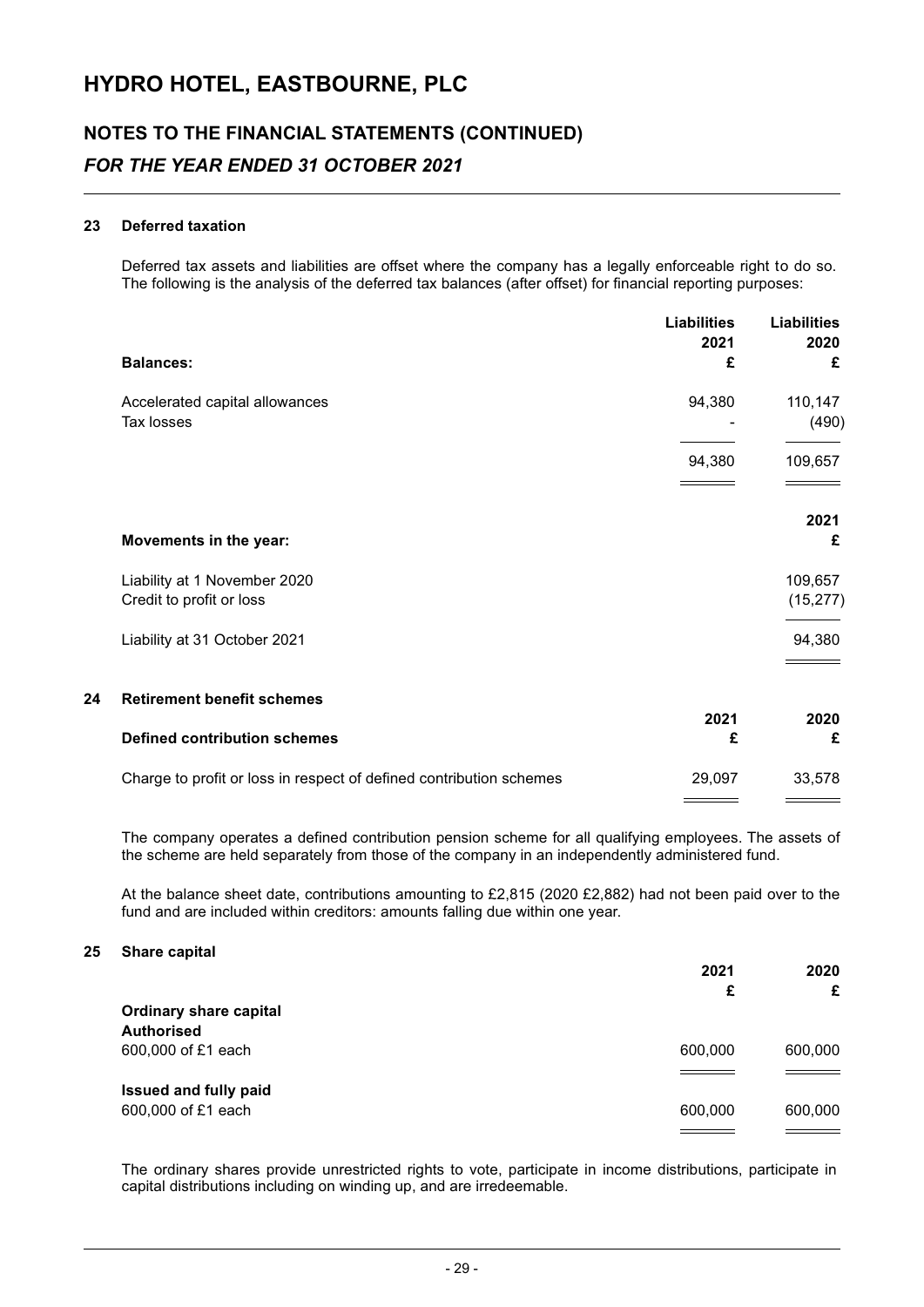## **NOTES TO THE FINANCIAL STATEMENTS (CONTINUED)** *FOR THE YEAR ENDED 31 OCTOBER 2021*

#### **26 Capital commitments**

Amounts contracted for but not provided in the financial statements:

|                                      | 2021   | 2020                     |
|--------------------------------------|--------|--------------------------|
|                                      |        | £                        |
| Acquisition of tangible fixed assets | 25,715 | $\overline{\phantom{0}}$ |
|                                      |        |                          |

At the year end there was a commitment to replace windows in the hotel totalling £25,715. Work had not commenced on this at the year end.

#### **27 Directors' transactions**

Dividends totalling £0 (2020 - £1,847) were paid in the year in respect of shares held by the company's directors.

#### **28 Related party transactions**

#### **Remuneration of key management personnel**

All directors and certain senior employees who have authority and responsibility for planning, directing and controlling the activities of the company are considered to be key management personnel. Total remuneration in respect of these individuals is £209,200 (2020 £200,435).

#### **Transactions with related parties**

During the year the company entered into the following transactions with related parties:

Plummer Parsons, of which Mrs S A Gausden, director and company secretary, is Private Client Director, provided accountancy, taxation, secretarial and registration services to the company costing £63,170 in total during the year ended 31 October 2021 (2020: £61,000). The amount outstanding and due to Plummer Parsons at 31 October 2021 was £26,672 (2020: £24,502) and is included in creditors: amounts falling due within one year.

No other director was materially interested, either at the year end or during the year, in any contract of significance in relation to the business of the company.

No guarantees have been given or received.

#### **29 Controlling party**

The directors consider that there is no ultimate controlling party.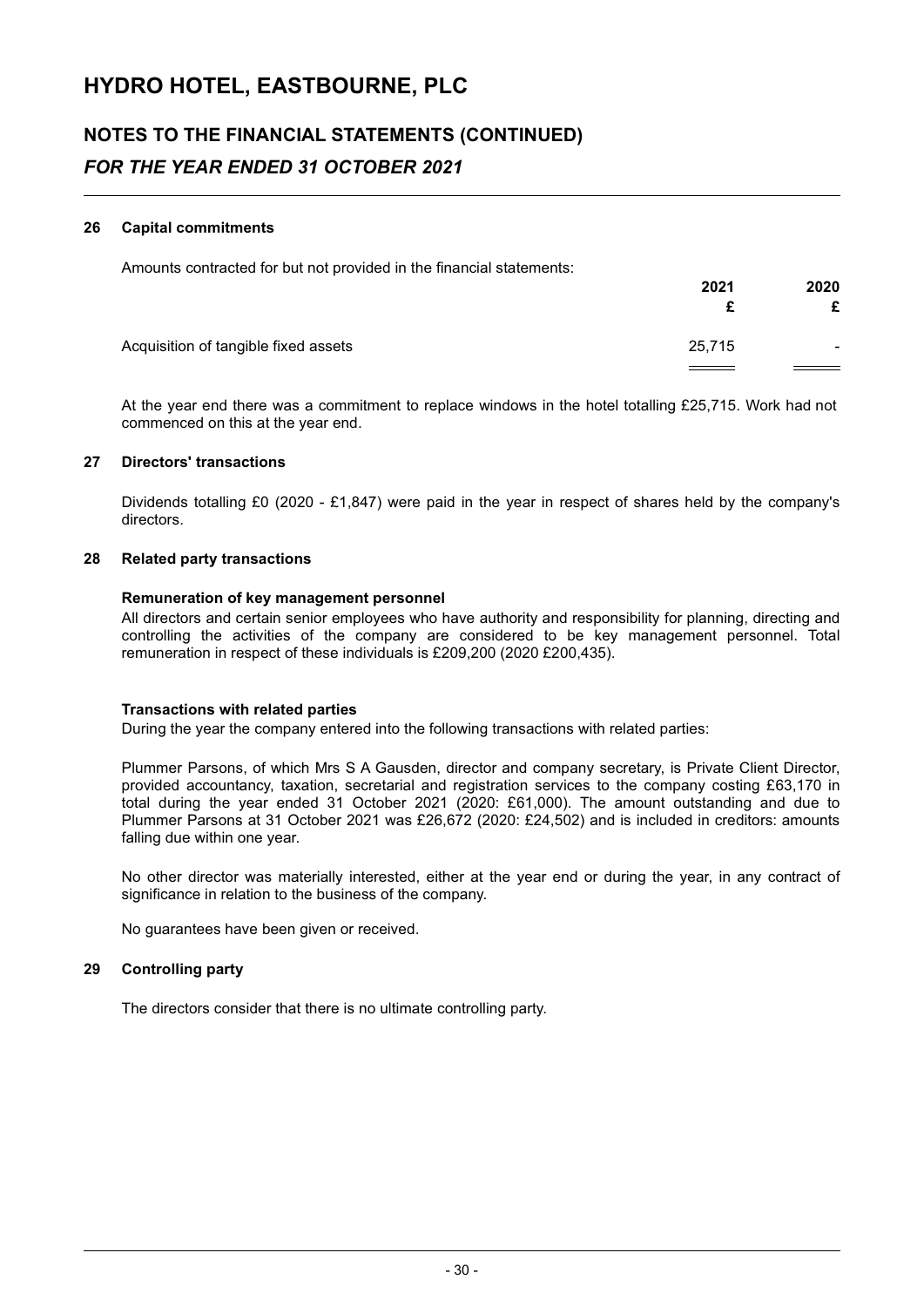## **NOTES TO THE FINANCIAL STATEMENTS (CONTINUED)** *FOR THE YEAR ENDED 31 OCTOBER 2021*

#### **30 Earnings per share**

|                                                      | 2021               | 2020<br>£  |
|------------------------------------------------------|--------------------|------------|
| Earnings are based on the profit/(loss) for the year | 362,660            | (139, 289) |
| Earnings per share (basic and diluted)               | 60.44 <sub>p</sub> | (23.21)p   |

Earnings per share have been calculated using 600,000 shares, being the weighted average number of shares for both years. The company has no potential ordinary shares, therefore basic and diluted earnings per share is the same figure.

#### **31 Analysis of changes in net funds**

|    |                                                      | 1 November<br>2020 | <b>Cash flows</b> | 31 October<br>2021 |
|----|------------------------------------------------------|--------------------|-------------------|--------------------|
|    |                                                      | £                  | £                 | £                  |
|    | Cash at bank and in hand                             | 1,025,141          | 303,212           | 1,328,353          |
|    | Borrowings excluding overdrafts                      | (240,000)          | 240,000           |                    |
|    |                                                      | 785,141            | 543,212           | 1,328,353          |
| 32 | <b>Cash generated from operations</b>                |                    |                   |                    |
|    |                                                      |                    | 2021<br>£         | 2020<br>£          |
|    | Profit/(loss) for the year after tax                 |                    | 362,660           | (139, 289)         |
|    | <b>Adjustments for:</b>                              |                    |                   |                    |
|    | Taxation charged/(credited)                          |                    | 94,366            | (35,077)           |
|    | Finance costs                                        |                    | 9,286             | 2,354              |
|    | Interest receivable and similar income               |                    | (5,000)           | (7, 370)           |
|    | Loss/(gain) on disposal of tangible fixed assets     |                    | 3,550             | (203)              |
|    | Depreciation and impairment of tangible fixed assets |                    | 190,102           | 200,723            |
|    | <b>Movements in working capital:</b>                 |                    |                   |                    |
|    | (Increase)/decrease in stocks                        |                    | (8,758)           | 9,224              |
|    | (Increase)/decrease in debtors                       |                    | (5,590)           | 19,016             |
|    | Increase/(decrease) in creditors                     |                    | 178,549           | (209, 249)         |
|    | Cash generated from/(absorbed by) operations         |                    | 819,165           | (159, 871)         |
|    |                                                      |                    |                   |                    |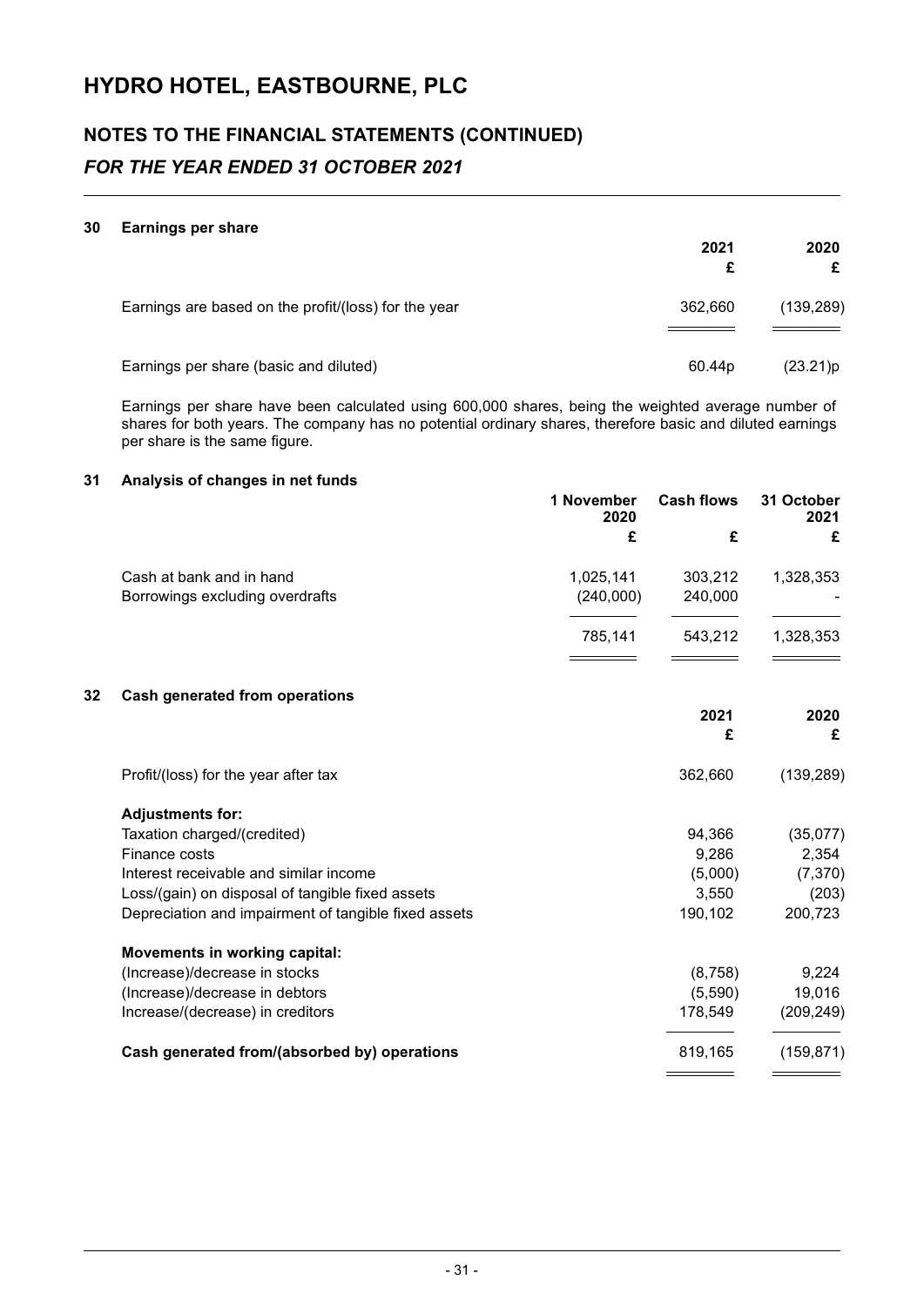### **GENERAL INFORMATION**



\* Normal dividends declared for the year, excluding special distributions ^ excludes the second dividend which was cancelled owing to Covid 19

# includes the dividend declared in December 2021

| Registered Office:              | Hydro Hotel<br>Mount Road<br>Eastbourne<br>East Sussex<br><b>BN20 7HZ</b>                                                   | Auditor: | UHY Hacker Young LLP<br><b>Quadrant House</b><br>4 Thomas More Square<br>London<br>E1W 1YW |
|---------------------------------|-----------------------------------------------------------------------------------------------------------------------------|----------|--------------------------------------------------------------------------------------------|
| Company Registration No:        | 00044514                                                                                                                    |          |                                                                                            |
| Company Secretary's             |                                                                                                                             |          |                                                                                            |
| Office:                         | Mrs S A Gausden<br><b>Plummer Parsons</b><br>18 Hyde Gardens<br>Eastbourne<br>East Sussex<br><b>BN21 4PT</b>                | Bankers: | Metro Bank Plc<br>One Southampton Row<br>London<br>WC1B <sub>5HA</sub>                     |
| Share Transfer and Registration |                                                                                                                             |          |                                                                                            |
| Department:                     | <b>Neville Registrars Limited</b><br>Neville House<br>Steelpark Road<br>Halesowen<br><b>West Midlands</b><br><b>B62 8HD</b> |          |                                                                                            |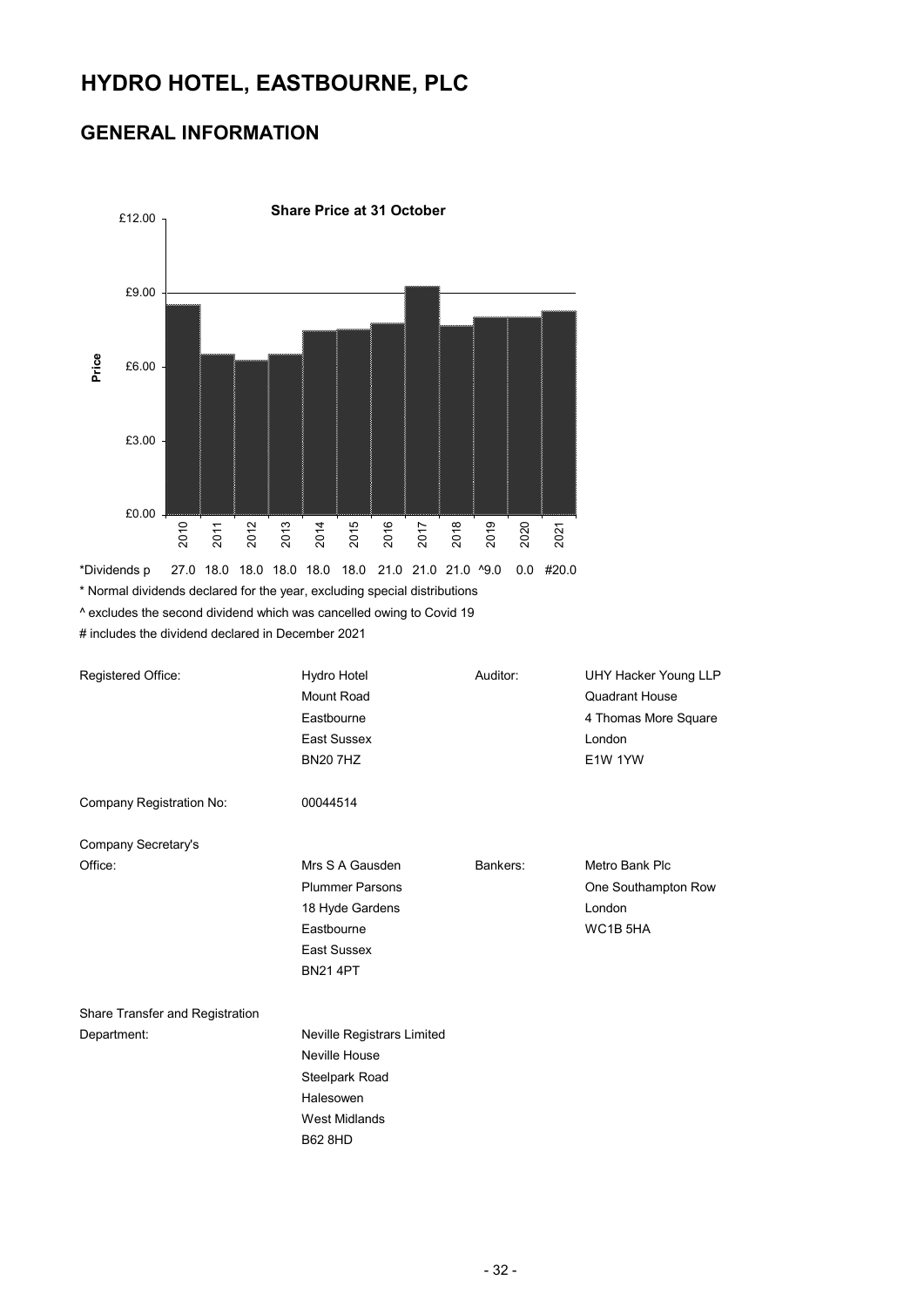**The meeting will proceed as an open meeting, but in light of the ongoing Covid 19 pandemic and with a view to safeguarding the health and safety of the shareholders, employees and other potential attendees, the company is encouraging shareholders who do not wish to attend the AGM in person to vote on any of the matters of business by completing a proxy form appointing the Chairman of the Meeting to ensure their votes are counted. Proxy forms are included with the 2021 Annual Report which has been sent to all shareholders**.

**Shareholders who do wish to attend the meeting should note that numbers attending will be limited to allow social distancing and other health and safety measures and are asked to pre-register their intention to attend as soon as possible by e-mailing the Company Secretary at sag@p-p.uk Notification of attendance must arrive no later than 11.30am on 15 March 2022 to ensure that those wishing to attend can be accommodated.** 

**Shareholders who do not wish to attend in person but wish to submit questions to the Directors of the Company, may do so by e-mailing the Company Secretary at sag@p-p.uk. Questions must arrive no later than 11.30am on 20 March 2022. The answers to appropriate questions will be posted on the Company's website following the AGM.** 

#### NOTICE OF ANNUAL GENERAL MEETING

NOTICE IS HEREBY GIVEN that the ONE HUNDRED AND TWENTY SEVENTH ANNUAL GENERAL MEETING of the Company will be held at the HYDRO HOTEL, Mount Road EASTBOURNE, on the 22ND DAY OF MARCH 2022, at 11.30 am for the following purposes: **Resolutions** 

To consider and, if thought fit, to pass the following resolutions:-

- 1. To receive the company's financial statements for the year ended 31 October 2021 and the reports of the directors and auditor thereon.
- 2. To re-appoint S A Gausden as director.
- 3. To vote directors' fees for the year ending 31 October 2022.
- 4. To re-appoint UHY Hacker Young LLP as auditor to hold office until the conclusion of the next Annual General Meeting and to authorise the directors to fix their remuneration.

Mount Road East Sussex BN20 7HZ

Registered Office By Order of the Board, Eastbourne **MRS S A GAUSDEN, BA, FCA** 

4 February 2022 **Secretary** Secretary

#### NOTES TO THE NOTICE OF THE ANNUAL GENERAL MEETING

(1) Holders of ordinary shares are entitled to attend, speak, and vote, either in person or by proxy, at General Meetings of the Company. On a vote by a show of hands, every member who is present has one vote and every proxy present who has been duly appointed by a member entitled to vote has one vote, unless the proxy has been appointed by more than one member and has been instructed by more than one member to vote for the resolution and by one or more members to vote against the resolution, in which case the proxy has one vote for and one against. On a poll vote, every member who is present in person or by proxy has one vote for every ordinary share of which he/she is the holder. **Please note, Shareholders are strongly encouraged to vote by proxy and appoint the Chairman of the Meeting to vote on their behalf at the meeting to ensure their votes are counted.**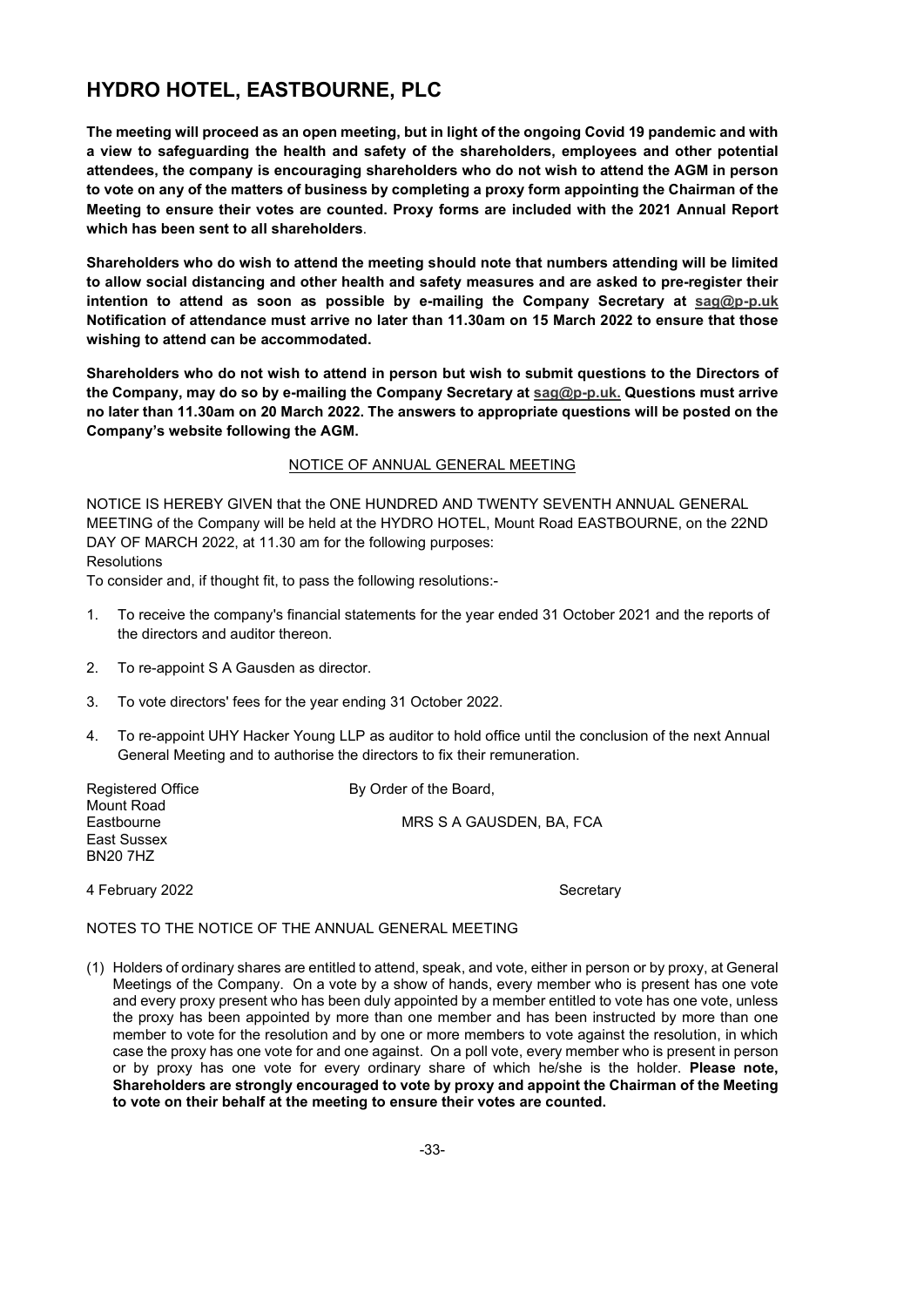#### NOTES TO THE NOTICE OF THE ANNUAL GENERAL MEETING (CONTINUED)

- (2) A corporation which is a member of the Company may authorise a person (who need not be a member of the Company) to act as its representative to attend, speak and vote (on a show of hands or a poll) on its behalf. The representative must produce on request a duly certified copy of the board resolution confirming the authorisation, plus an original passport or photo driving licence as proof of identity. **Please note, Shareholders are strongly encouraged to vote by proxy and appoint the Chairman of the Meeting to vote on their behalf at the meeting to ensure their votes are counted.**
- (3) A member of the Company may appoint one or more proxies to attend, speak and vote instead of the member. A proxy of a member need not also be a member. A member may appoint more than one proxy, provided that each proxy is appointed to exercise the rights attached to a different share. Before an individual may be admitted to the meeting as proxy, he or she will be required to produce an original passport or photo driving licence as proof of identity. **Please note, Shareholders are strongly encouraged to vote by proxy and appoint the Chairman of the Meeting to vote on their behalf at the meeting to ensure their votes are counted.**
- (4) The instrument appointing a proxy, and the power of attorney or other authority (if any) under which it is signed, or a notarially certified copy of that power or authority, must be deposited with the Company's Registrars, Neville Registrars Limited, Neville House, Steelpark Road, Halesowen, West Midlands B62 8HD not less than 48 hours before the time for holding the meeting. A Form of Proxy accompanies this document for use by members.
- (5) Pursuant to Regulation 41 of the Uncertificated Securities Regulations 2001 as amended the Company specifies that only those shareholders registered in the Register of Members (the Register) of the Company as at 11.30am on 20 March 2022 (the Specified Time) shall be entitled to vote at the Annual General Meeting in respect of the number of shares registered in their names at that time. Changes to entries on the Register for certificated or uncertificated shares of the Company after the Specified Time shall be disregarded in determining the rights of any person to vote at the Annual General Meeting. Should the Annual General Meeting be adjourned, to be so entitled shareholders must have been entered on the Register at the time which is 48 hours before the time fixed for the adjourned Annual General Meeting or, if the Company gives notice of the adjourned Annual General Meeting, at the time specified in the Notice.
- (6) CREST members who wish to appoint a Proxy or Proxies through the CREST electronic Proxy appointment service may do so for the Annual General Meeting and any adjournment thereof by using the procedures described in the CREST manual. CREST personal members who have appointed a voting service provider(s) should refer to their CREST sponsor or voting service provider(s), who will be able to take the appropriate action on their behalf. In order for a Proxy appointment or instruction made using the CREST service to be valid, the appropriate CREST message (a 'CREST Proxy Instruction') must be properly authenticated in accordance with CRESTCO's specifications and must contain the information required for such instructions, as described in the CREST manual. All messages relating to the appointment of a Proxy or an instruction to a previously appointed Proxy must be transmitted so as to be received by Neville Registrars Limited (ID: 7RA11) no later than the Specified Time. Normal system timings and limitations will apply in relation to the input of CREST Proxy Instructions. It is therefore the responsibility of the CREST member concerned to take such action as shall be necessary to ensure that a message is transmitted by means of the CREST system by any particular time. In this connection, CREST members and, where applicable their CREST sponsor(s) or voting service provider(s) are referred, in particular, to those sections of the CREST manual concerning practical limitations of the CREST system and timings. The Company may treat as invalid a CREST Proxy Instruction in the circumstances set out in Regulation 35(5)(a) of the Uncertificated Securities Regulations 2001 as amended.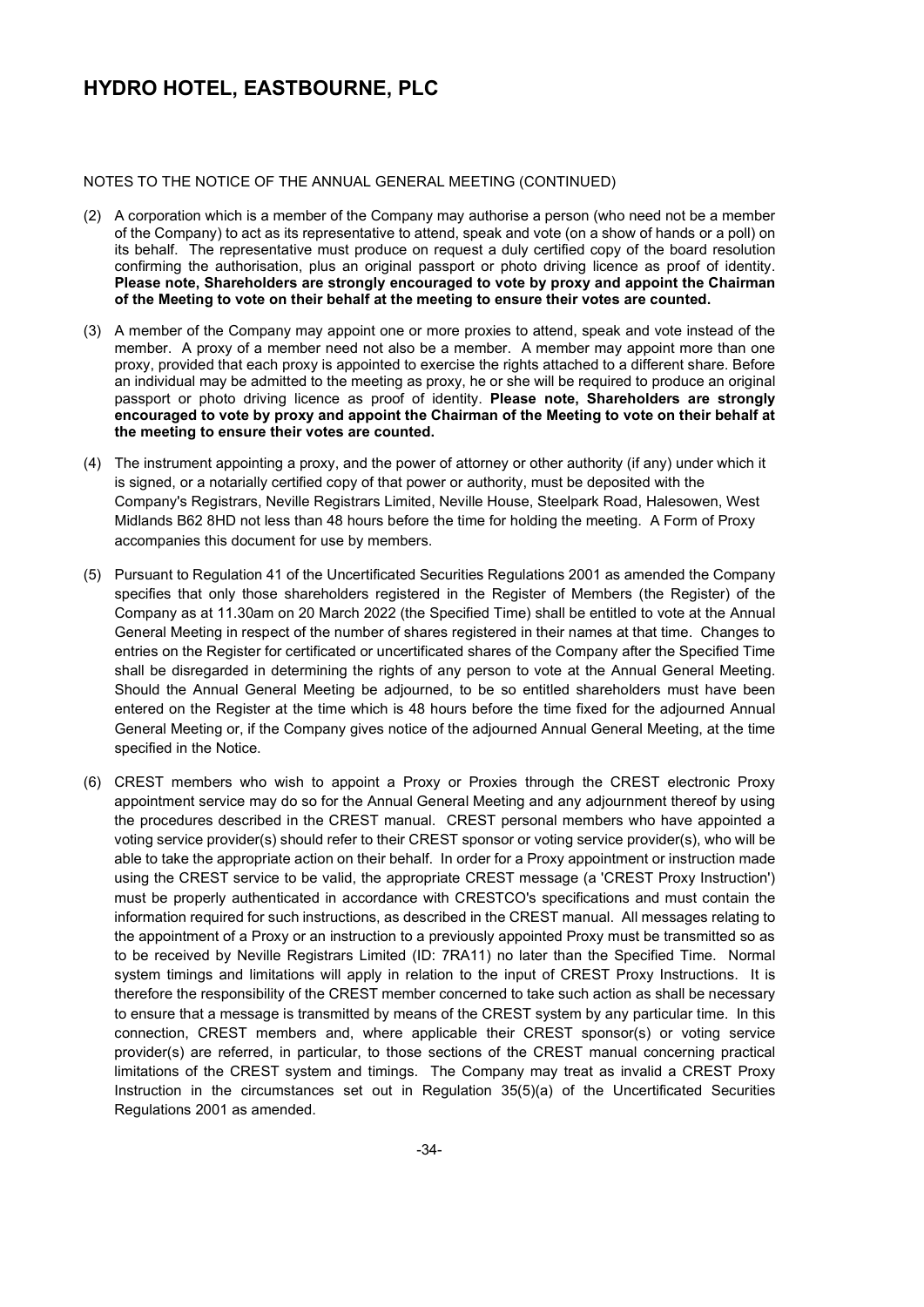NOTES TO THE NOTICE OF THE ANNUAL GENERAL MEETING (CONTINUED)

(7) As at 4 February 2022, being the last practicable date before the date of this Notice, there were 600,000 ordinary shares in issue, each with equal voting rights. The total number of voting rights in the Company as at 4 February 2022, being the last practicable date before the date of this Notice, is 600,000.